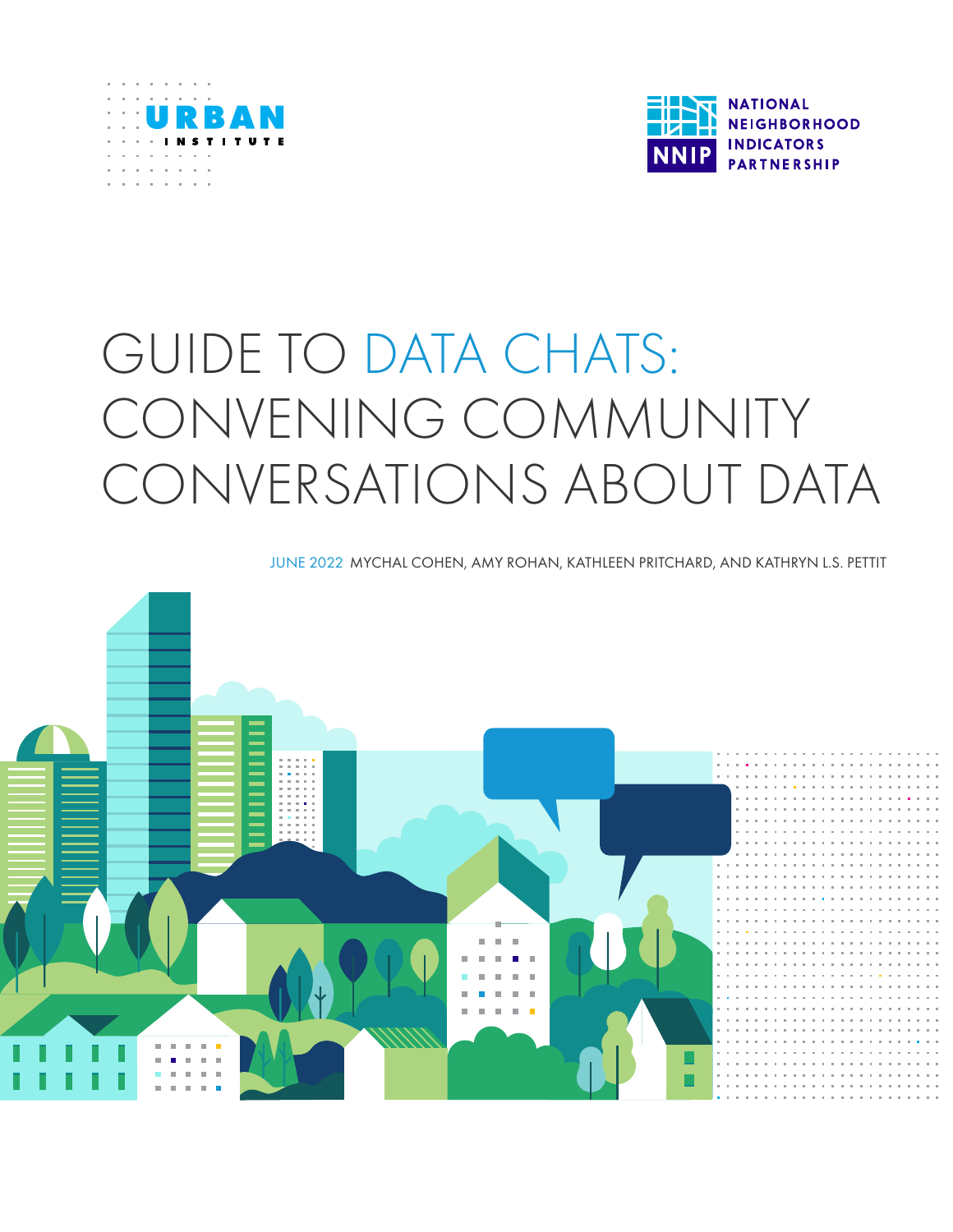# CONTENTS

|                    |  |  |  |  |  |  |  |  |  |   |  |  |  |  |  |   |  |  |  |  |  |  |  |  | <b>ALC: YES</b> |  |
|--------------------|--|--|--|--|--|--|--|--|--|---|--|--|--|--|--|---|--|--|--|--|--|--|--|--|-----------------|--|
|                    |  |  |  |  |  |  |  |  |  |   |  |  |  |  |  |   |  |  |  |  |  |  |  |  |                 |  |
|                    |  |  |  |  |  |  |  |  |  |   |  |  |  |  |  |   |  |  |  |  |  |  |  |  |                 |  |
|                    |  |  |  |  |  |  |  |  |  |   |  |  |  |  |  |   |  |  |  |  |  |  |  |  |                 |  |
|                    |  |  |  |  |  |  |  |  |  |   |  |  |  |  |  |   |  |  |  |  |  |  |  |  |                 |  |
|                    |  |  |  |  |  |  |  |  |  |   |  |  |  |  |  |   |  |  |  |  |  |  |  |  |                 |  |
|                    |  |  |  |  |  |  |  |  |  |   |  |  |  |  |  |   |  |  |  |  |  |  |  |  |                 |  |
|                    |  |  |  |  |  |  |  |  |  |   |  |  |  |  |  |   |  |  |  |  |  |  |  |  |                 |  |
|                    |  |  |  |  |  |  |  |  |  |   |  |  |  |  |  |   |  |  |  |  |  |  |  |  |                 |  |
|                    |  |  |  |  |  |  |  |  |  |   |  |  |  |  |  |   |  |  |  |  |  |  |  |  |                 |  |
|                    |  |  |  |  |  |  |  |  |  |   |  |  |  |  |  |   |  |  |  |  |  |  |  |  |                 |  |
| .                  |  |  |  |  |  |  |  |  |  |   |  |  |  |  |  |   |  |  |  |  |  |  |  |  |                 |  |
|                    |  |  |  |  |  |  |  |  |  |   |  |  |  |  |  |   |  |  |  |  |  |  |  |  |                 |  |
|                    |  |  |  |  |  |  |  |  |  |   |  |  |  |  |  | . |  |  |  |  |  |  |  |  |                 |  |
|                    |  |  |  |  |  |  |  |  |  |   |  |  |  |  |  |   |  |  |  |  |  |  |  |  |                 |  |
|                    |  |  |  |  |  |  |  |  |  |   |  |  |  |  |  |   |  |  |  |  |  |  |  |  |                 |  |
|                    |  |  |  |  |  |  |  |  |  |   |  |  |  |  |  |   |  |  |  |  |  |  |  |  |                 |  |
|                    |  |  |  |  |  |  |  |  |  |   |  |  |  |  |  |   |  |  |  |  |  |  |  |  |                 |  |
|                    |  |  |  |  |  |  |  |  |  |   |  |  |  |  |  |   |  |  |  |  |  |  |  |  |                 |  |
|                    |  |  |  |  |  |  |  |  |  |   |  |  |  |  |  |   |  |  |  |  |  |  |  |  |                 |  |
|                    |  |  |  |  |  |  |  |  |  |   |  |  |  |  |  |   |  |  |  |  |  |  |  |  |                 |  |
|                    |  |  |  |  |  |  |  |  |  |   |  |  |  |  |  |   |  |  |  |  |  |  |  |  |                 |  |
|                    |  |  |  |  |  |  |  |  |  |   |  |  |  |  |  |   |  |  |  |  |  |  |  |  |                 |  |
|                    |  |  |  |  |  |  |  |  |  |   |  |  |  |  |  |   |  |  |  |  |  |  |  |  |                 |  |
|                    |  |  |  |  |  |  |  |  |  | . |  |  |  |  |  |   |  |  |  |  |  |  |  |  |                 |  |
|                    |  |  |  |  |  |  |  |  |  |   |  |  |  |  |  |   |  |  |  |  |  |  |  |  |                 |  |
| .                  |  |  |  |  |  |  |  |  |  |   |  |  |  |  |  | . |  |  |  |  |  |  |  |  |                 |  |
|                    |  |  |  |  |  |  |  |  |  |   |  |  |  |  |  |   |  |  |  |  |  |  |  |  |                 |  |
|                    |  |  |  |  |  |  |  |  |  |   |  |  |  |  |  |   |  |  |  |  |  |  |  |  |                 |  |
|                    |  |  |  |  |  |  |  |  |  |   |  |  |  |  |  |   |  |  |  |  |  |  |  |  |                 |  |
|                    |  |  |  |  |  |  |  |  |  |   |  |  |  |  |  |   |  |  |  |  |  |  |  |  |                 |  |
| .                  |  |  |  |  |  |  |  |  |  |   |  |  |  |  |  |   |  |  |  |  |  |  |  |  |                 |  |
| <b>A. A. A. A.</b> |  |  |  |  |  |  |  |  |  |   |  |  |  |  |  |   |  |  |  |  |  |  |  |  |                 |  |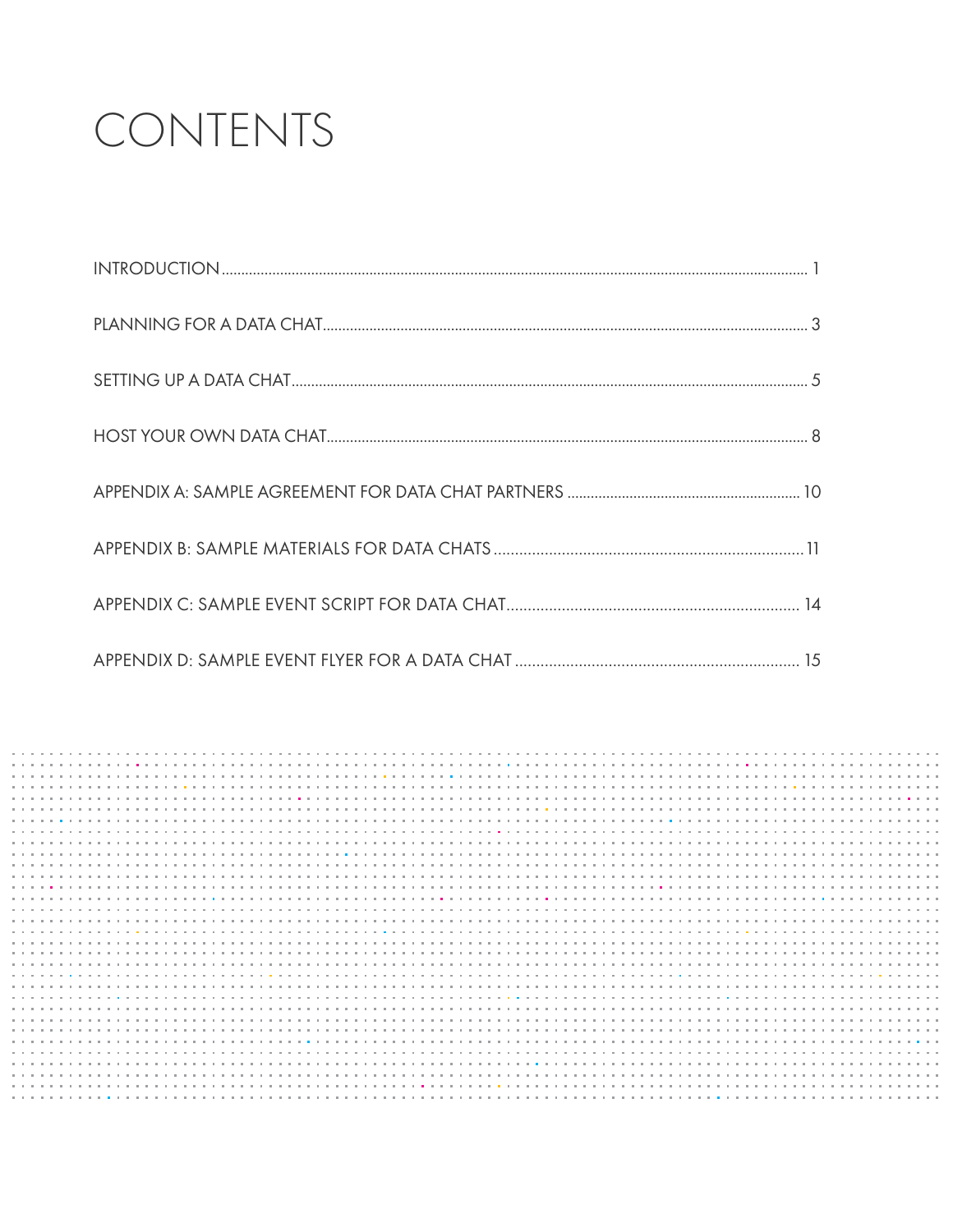# INTRODUCTION

Imagine a group of people sitting on a grassy yard on a sunny day having an animated discussion over colorful images and graphics. Picturing such a scene, you might not imagine the exchange was prompted by neighborhood data.

Developed by Data You Can Use (DYCU) in Milwaukee, Wisconsin, Data Chats are community conversations about data designed to draw out residents' perspectives and interpretations. They are a locally tested model for disseminating important information and engaging community members.

Data Chats center residents' knowledge, community understanding, and experiences as much as quantitative data. DYCU's motto is "no data without stories, no stories without data," and the organization represents Milwaukee in the [National Neighborhood](https://www.neighborhoodindicators.org/)  [Indicators Partnership \(NNIP\)](https://www.neighborhoodindicators.org/).

From years of experience in cities across the country, we believe that if people have accessible information relevant to their local priorities, they will be better positioned to envision responses, advocate for resources, and participate in solutions to benefit their communities. This is particularly important for communities of color and people with low incomes who have been traditionally [excluded from](https://www.urban.org/research/publication/envisioning-new-future-building-trust-data-use)  [decisionmaking and even harmed](https://www.urban.org/research/publication/envisioning-new-future-building-trust-data-use) by others' use of data about them. Today's researchers and data analysts are realizing the shortcomings of analyzing secondary data in a vacuum and the [value of supporting the](https://www.urban.org/research/publication/principles-advancing-equitable-data-practice)  [findings with qualitative experiences](https://www.urban.org/research/publication/principles-advancing-equitable-data-practice). They are also striving to more effectively [use data to advance racial](https://www.neighborhoodindicators.org/nnips-goals-improve-use-data-advancing-racial-equity)  [equity](https://www.neighborhoodindicators.org/nnips-goals-improve-use-data-advancing-racial-equity), not only through the substance of the research but also through the process.



Our network sees a gap in practical and tested guidance on how to bring residents and analysts together with data to explore community priorities. This guide intends to provide encouragement and support to groups interested in bringing data to the people who have the most at stake.

### OTHER APPROACHES FOR ENGAGING PEOPLE WITH DATA

[DATA WALKS: AN INNOVATIVE WAY TO SHARE](https://www.urban.org/research/publication/data-walks-innovative-way-share-data-communities)  [DATA WITH COMMUNITIES:](https://www.urban.org/research/publication/data-walks-innovative-way-share-data-communities) Data Walks share key data and findings with community residents and program participants; ensure a more robust analysis and understanding of the data; help inform better programming and policies to address the strengths and needs of a particular community or population; and inspire individual and collective action among community agents.

[COMMUNITY VOICE AND POWER SHARING](https://www.urban.org/research/publication/community-voice-and-power-sharing-guidebook)  [GUIDEBOOK:](https://www.urban.org/research/publication/community-voice-and-power-sharing-guidebook) The guidebook includes practical advice for partnership building, community advisory boards, participatory approaches to surveys, and youth engagement.

[PHOTOVOICE: ETHICAL PHOTOGRAPHY](https://www.urban.org/sites/default/files/publication/101038/mobilizing_youth.pdf)  [FOR SOCIAL CHANGE:](https://www.urban.org/sites/default/files/publication/101038/mobilizing_youth.pdf) Photovoice involves participatory photography, digital storytelling, and self-advocacy projects for socially excluded groups (see this [example from Austin, Texas\)](https://www.neighborhoodindicators.org/library/stories/utilizing-youth-voice-inform-local-health-planning-austin).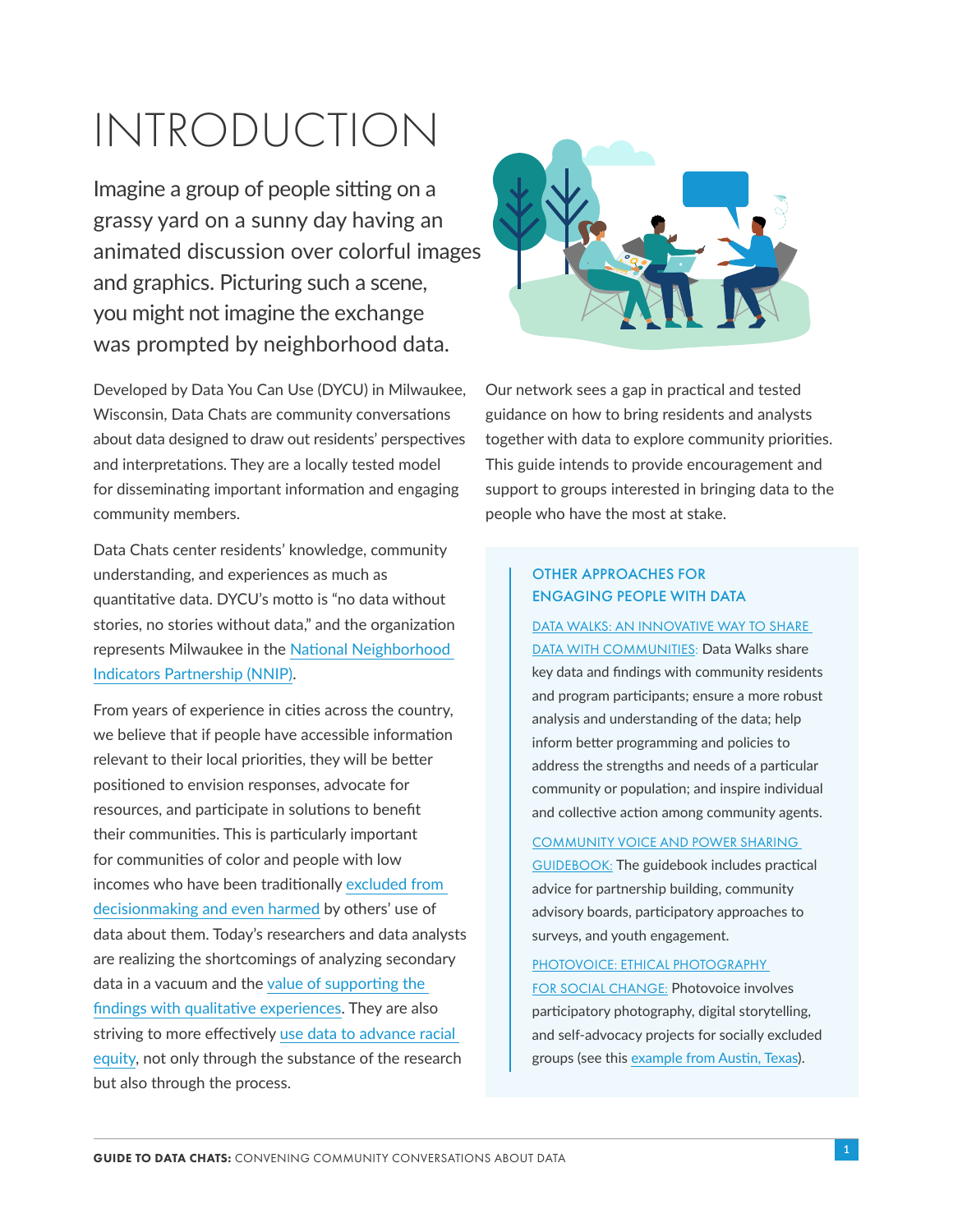# WHY HOLD A DATA CHAT?

At its core, a Data Chat is a tool for two-way learning. The structure ensures that researchers are learning as much from the community as the community is from them. Community members engage with quantitative data, examine them in the context of their own experiences, and consider what action they might take in response. Researchers, data analysts, and policymakers also learn from community members' experiences that contextualize, challenge, and shift the understanding of quantitative data. Uncovering where community experience differs from what the data portray will improve the quality of the research.

The conversations generate a deeper, long-term connection and understanding between the data organization and neighbors and partners. They also offer insights on how to present data to different neighborhoods and communities. Any Data Chats organizer must be open to correction and learning from community expertise.

Data Chats are intended to be small, intimate conversations. Unlike Data Walks, these conversations keep all participants in one group, looking at the same data and having a shared conversation. The intimacy of the setting allows the community and the presenters to engage deeply and build relationships. Data Chat organizers should approach the process with the belief that data are for everyone; residents already engage with data on a regular basis, although they may not think of it in exactly those terms.

One important element of a Data Chat is how it offers opportunities for community members to move from participating to taking action, or even receiving training to host a Data Chat for others in their community.

# HISTORY OF DATA CHATS

Engaging neighbors in data collection, analysis, and dissemination is central to DYCU's practice. The organization developed many of the approaches now used in Data Chats from sharing data analysis results in their [Amani Safety Initiative](https://www.neighborhoodindicators.org/library/stories/milwaukee%E2%80%99s-amani-neighborhood-uses-data-target-traffic-safety-and-build). Through conversations about the data, residents develop a shared understanding about the many aspects of public safety and set priorities for collective action.

Building on lessons from that process, DYCU brought the Data Chat model to other Milwaukee neighborhoods after the release of [PLACES data](https://www.cdc.gov/places/index.html) from the Centers for Disease Control and Prevention (CDC) and the Robert Wood Johnson Foundation. These digests used census tract–level data from PLACES to examine health conditions in Milwaukee neighborhoods. DYCU had already introduced data digests in March 2020 when the pandemic hit, so the Data Chats provided an excellent way to share data on health conditions in the new context of COVID-19.



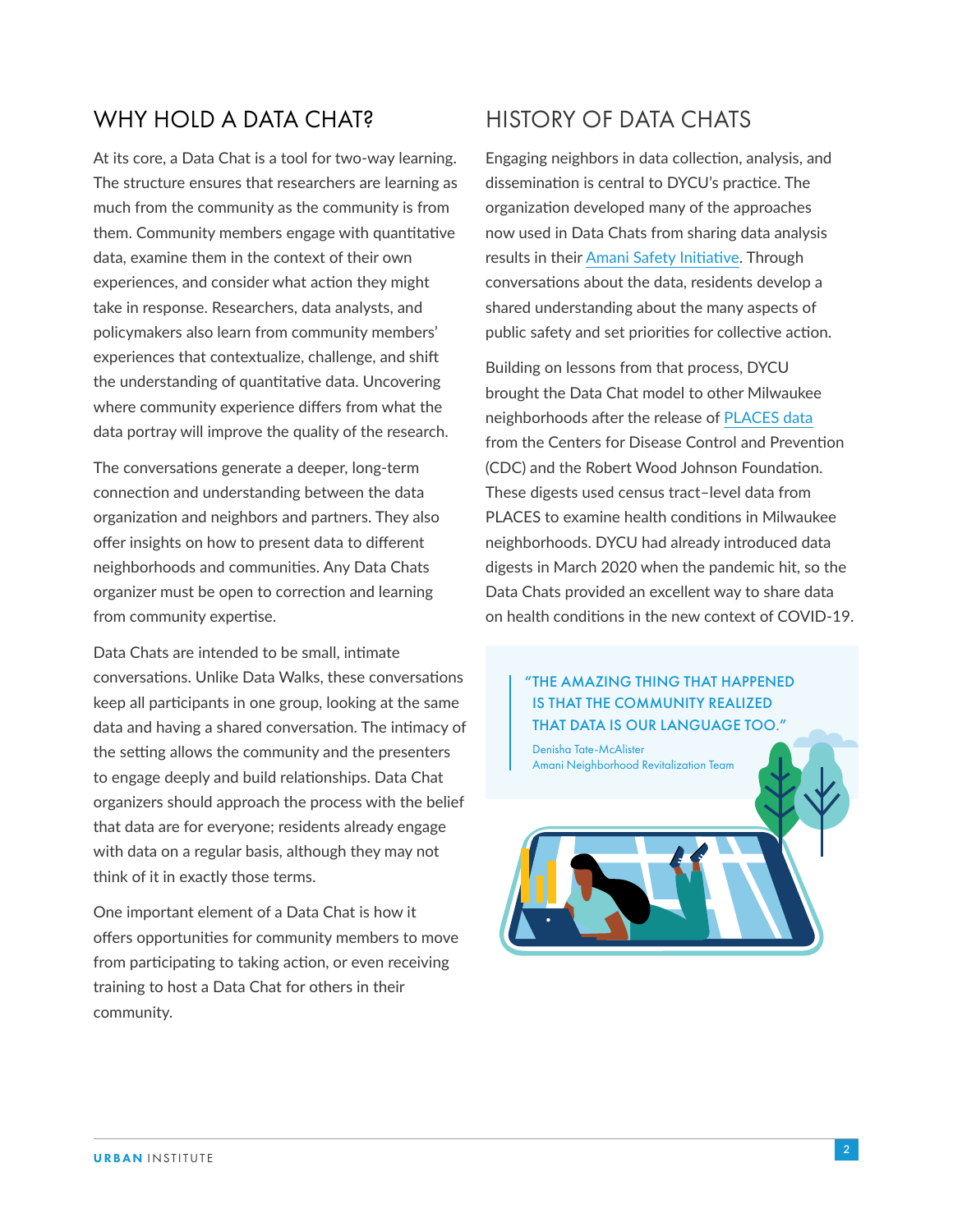# PLANNING FOR A DATA CHAT



Before building out a Data Chat, consider a few key questions that will help you articulate your goals:

- **What is your relationship to the community?**
- **What topics do you want to include?**
- **What resources do you need for a Data Chat?**
- What actions can the community take after the event?

# 01 WHAT IS YOUR RELATIONSHIP TO THE COMMUNITY?

Reflecting on your connection to the community you plan to engage is an important first step. Data Chats are an appropriate method when you either have a relationship with members of the community or can partner with an organization that does. You may tap into your existing relationships in a neighborhood or build new connections with residents. These ties are essential and should precede any planning for data chats.

Having knowledge of community context and interests is key to planning a successful process, and establishing trust before the event kicks off ensures residents' comfort during the conversation. DYCU originally reached out to their local network for organizational partners connected with neighborhoods. By partnering with these organizations, DYCU was able to tap into existing trust between residents and their partner organizations.

The Data Chats in Milwaukee were focused at the neighborhood level, with participants from the same neighborhood having overlapping interests. However, you can expand the structure to a larger geographic area with a specific group in mind, such as people attending a congregation, participating in a service program, or belonging to a youth group.

# 02 WHAT TOPICS DO YOU WANT TO INCLUDE?

Topics for Data Chats should relate to what is already happening in the community. Data Chats work best when relevant data are available that may otherwise not be disaggregated or shared in a way that is easy to understand by the people most affected. For DYCU, these included indicators from a local community survey and from nationally available census tract–level data (PLACES). The Urban Institute maintains a [catalog](https://datacatalog.urban.org/dataset/catalog-national-small-area-data)  [of small-area data](https://datacatalog.urban.org/dataset/catalog-national-small-area-data) that lists other data sources available nationally.

DYCU focused previous Data Chats on community safety and health indicators, but the format is flexible to fit most topics. If needed, you should do some reconnaissance to determine what topics are of interest, whether through having informal conversations, attending community meetings, or scanning media. Sometimes, an external partner such as a foundation or government official might suggest these topics. In these cases, you should take additional time vetting the data, focus questions, and structure with partners to ensure that the topic is relevant to the community.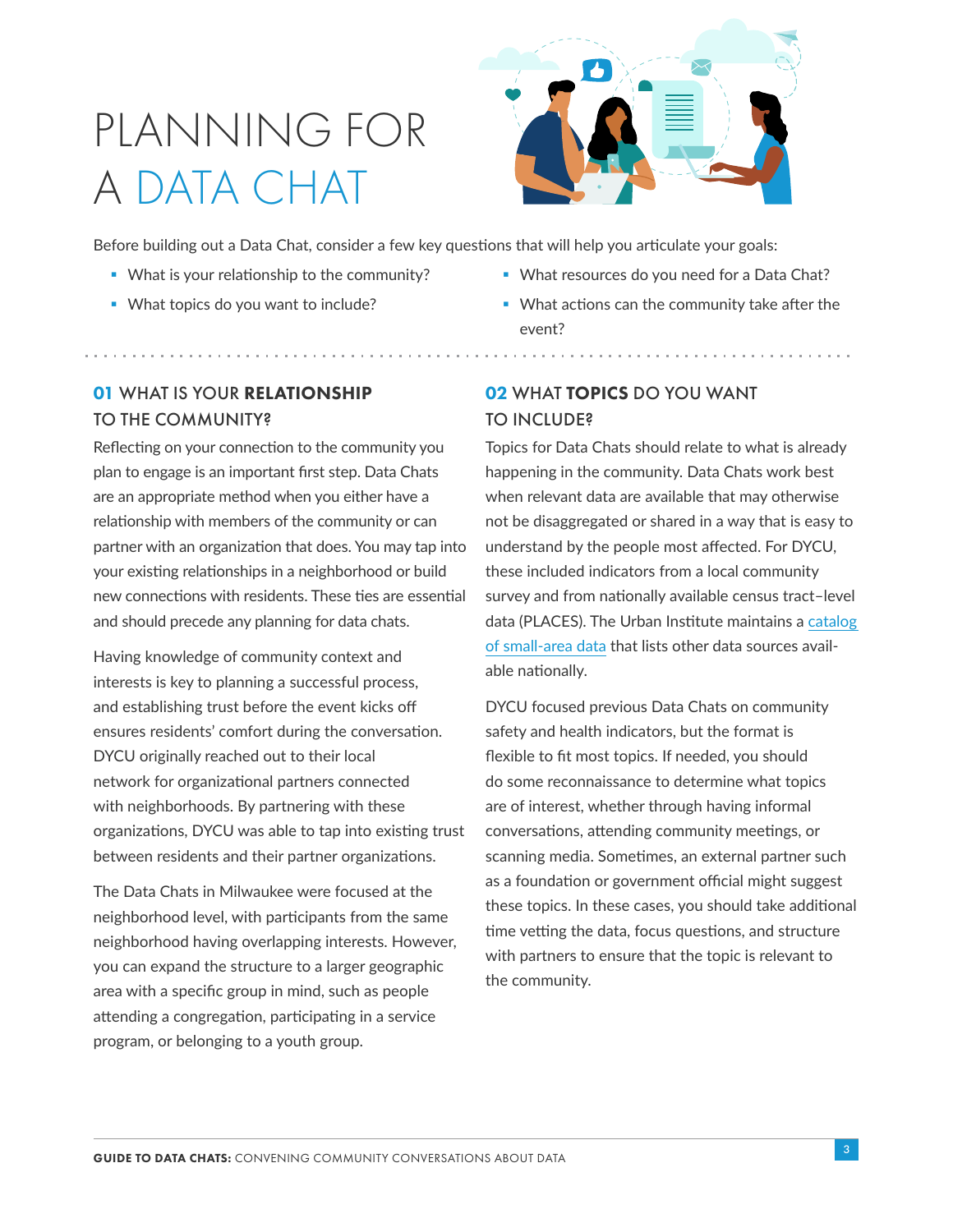# **03 WHAT ACTIONS CAN THE COMMUNITY** TAKE AFTER THE EVENT?

Data Chats do not require post-event activities but are structured to encourage future engagement with the topic. Organizers should anticipate actions that participants may want to take after the conversation. These may include leading future chats with other community members, organizing around some of the topics that arose during the conversation, or seeking out additional data. The residents who participated in DYCU's Data Chats planned events with their own networks and pushed for additional COVID-19 testing sites in their neighborhoods. Additionally, the events spawned three requests for Data Chats in other neighborhoods. Providing concrete ways for residents to take on some of these activities is a useful preplanning step. In Milwaukee, for example, residents used the indicator that 37 percent of households do not have a car to fight against the county eliminating the neighborhood's only bus line. With this justification, the county added two new extended routes accessible to the neighborhood.

# 04 WHAT RESOURCES ARE NEEDED FOR A DATA CHAT?

You should verify that you have the staff time and skills needed for a Data Chat to:

- **Connect** with community groups or partners to determine the goals of the event and recruit participants;
- **Plan and produce** the data visuals and other materials for the chat;
- **Identify** the location (whether physical or virtual) and conduct the chat; and
- Do any **follow-up** planned for community engagement.

Other direct costs include compensation for the partner organization(s), honoraria for participants, the amount needed for the chat itself, and any rental fees or refreshments at the event.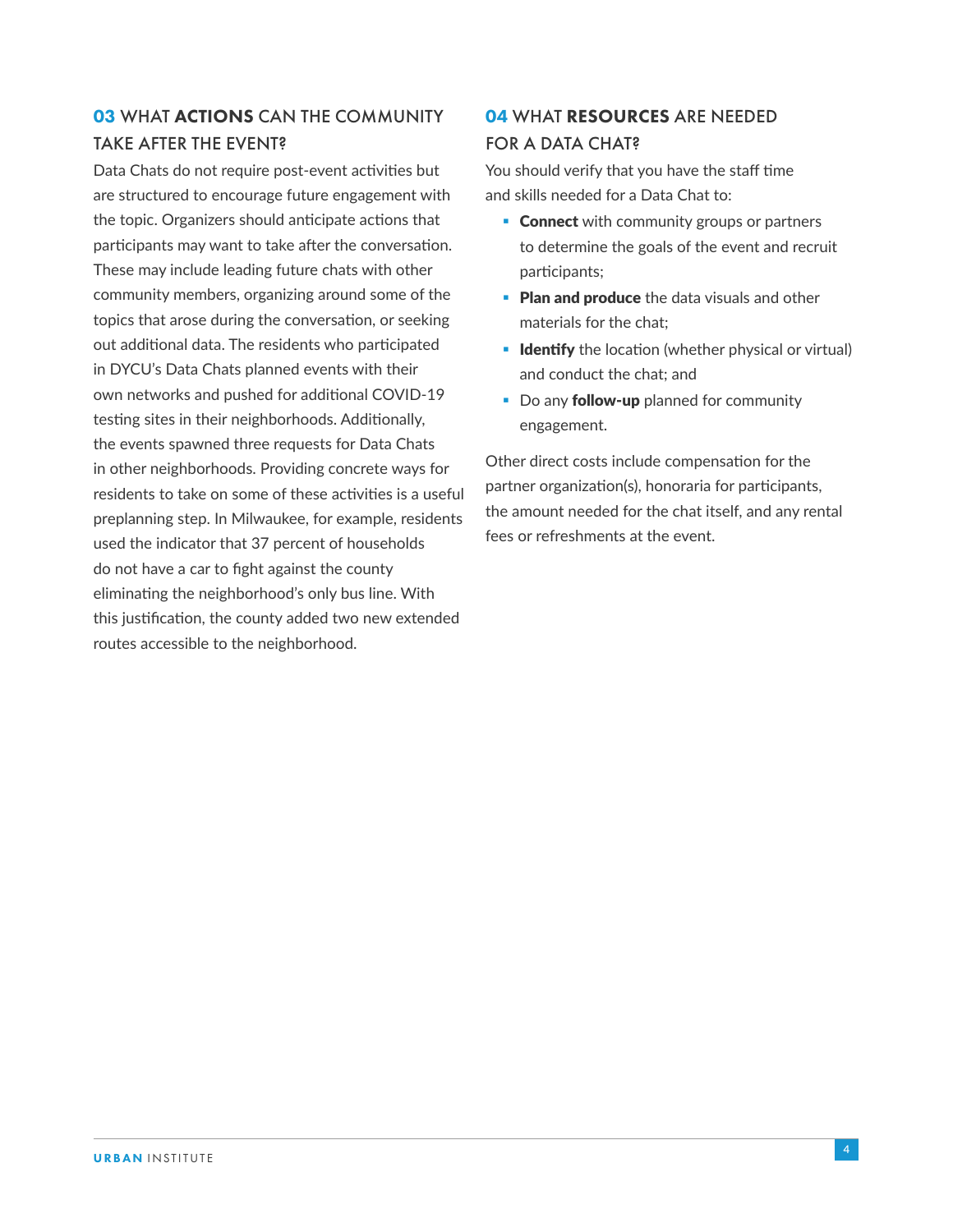# SETTING UP A DATA CHAT



Although Data Chats involve informal discussion, preparation is key to running a smooth event. If you have worked through the planning questions, you have connected with the focus communities, defined a topic, and considered post-event activities.

# 01 IDENTIFYING PARTNERS AND DEFINING ROLES

For DYCU, partnering with community organizations was key to the Data Chats' success. In your city, potential groups may be neighborhood-based (such as community development corporations or resident associations) or citywide groups (such as those that work with young people or adults returning from incarceration). If you do choose to partner, you should jointly and explicitly define roles and determine how each group will be compensated for their time. For example, the partner organizations for DYCU's health chat were responsible for recruiting and compensating participants and confirming the date, time, and platform of the event. Appendix A provides a sample of the agreement used with partners. Other key considerations might include whether translation services are required, both for materials and at the event itself.

### 02 SELECTING THE INDICATORS

Preparing the data and presentation packet is the next step. If you have already engaged a partner group or organization, they should be consulted on the data points that you develop. For example, neighbors expressed a preference that DYCU focus their Data Chats on actionable indicators of health conditions, such as high blood pressure and asthma, instead of a downstream indicator such as life expectancy. In selecting which data to share,

another important consideration is the inclusion of [assets and opportunities](https://www.comnetwork.org/resources/asset-framing-the-other-side-of-the-story/) and avoiding data points that exclusively focus on problems. It is best to begin any conversation with a community's aspirations before describing barriers and challenges. It is more encouraging, for example, to present the share of people in a neighborhood who are engaging in regular physical activity, even though the data source reports the share of people who are not getting regular exercise. This relatively simple flip to a positive framing allows residents to consider what is working and build on these successes, though this tactic may not be appropriate for every indicator. This approach helps counter the common negative narratives that limit thinking around creative solutions, and working with residents to consider what solutions would work in their neighborhoods is at the heart of the Data Chat model.

Disaggregating the data into different geographies is worthwhile so that participants can relate to the places described by the data. But this can be time-consuming and is dependent on the level of specificity provided in the original data sources. It is important to be clear which areas or groups of people are represented in maps or charts, particularly if they do not exactly match the commonly recognized local boundaries.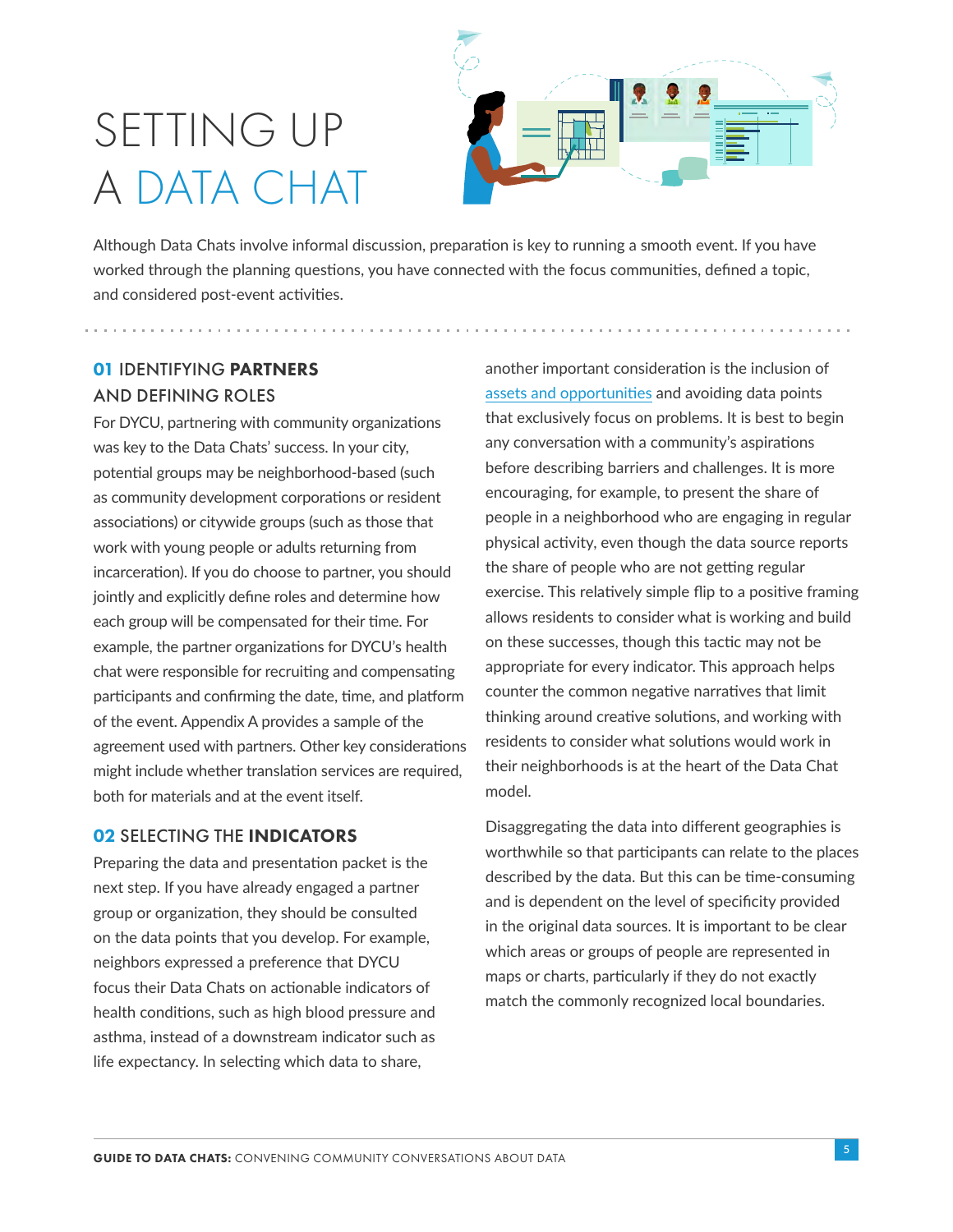## **03 SELECTING THE LOCATION** OR PLATFORM

Data Chats can happen anywhere. DYCU held them in community centers and in parks, as well as virtually during the months with COVID-19 restrictions. Inperson events are best held in a location convenient to the community. If a location does not have audiovisual equipment, you will need to produce hard-copy handouts or laminated cards for people to share.

If you are holding the meeting virtually, you should make sure to provide a dial-in option for people without reliable (or any) internet access. When participants attended by phone, DYCU made sure to rename the person's Zoom profile with their name and described every slide as they went through the presentation.

## 04 PLANNING THE ACTIVITIES AND MATERIALS

All presentation activities and materials should be geared toward opening the door for community expertise. Organizers should emphasize the knowledge participants bring into the space and encourage them to challenge the quantitative data.

Your presentation materials will include any slides you are presenting (as well as hard copies for accessibility if possible), data visualizations, and scripts. Even if audio-visual equipment is available, you may choose to provide hard copies over projecting slides if you think that will elicit more engagement from the group. A sample quiz and worksheet are included in appendix B, and a sample script is available in appendix C. In addition to these items, examples of DYCU's data digests (fact sheets on health conditions) and sample slides are posted on the [NNIP website](https://www.neighborhoodindicators.org/activities/partner/data-chat-guide-supplemental-materials).

The presentation structure should not be a typical academic PowerPoint. DYCU started their events with an activity designed to build connection, while immediately reinforcing the concept that residents

have expertise. They asked participants to say how long they have been in the neighborhood and then tallied that number as the total years of experience for that group. This was an empowering way to demonstrate participants' collective expertise and create camaraderie: a great feeling to start the chats!

Partner organizations should review the indicators and materials before the discussion and can help ensure that the materials use plain language, avoiding jargon, acronyms, and dense writing. As a resource for health conversations in particular, the CDC has compiled a set of [materials and resources on plain](https://www.cdc.gov/healthliteracy/developmaterials/plainlanguage.html)  [language](https://www.cdc.gov/healthliteracy/developmaterials/plainlanguage.html). Translating the materials into the most commonly spoken languages in the focus community also supports event accessibility. Similarly, the imagery should represent the people in the community to help them see themselves in the data. For people living in Milwaukee's predominately Black Amani neighborhood, for example, DYCU purchased images of Black avatars at different ages rather than white or race-neutral avatars.

Presenters should display the data in engaging formats, and the information should be tactile and interactive. DYCU employed mini "test your knowledge" quizzes throughout their presentations to engage the participants and build mutual understanding about conditions in the community (see appendix figures B.1 through B.4). This is an especially good approach if the participants are a mix of neighbors, city government staff, and nonprofit staff. DYCU also frequently included maps featuring important community landmarks so that people could "see themselves" in the data. They found that people responded to indicators framed as prevalence, such as identifying the number of people out of 10 with a given characteristic, as shown in the sample worksheet in appendix figure B.3. Finally, materials such as the two-page [data digests](https://www.neighborhoodindicators.org/activities/partner/data-chat-guide-supplemental-materials) ensured there was an easy takeaway for participants after the event.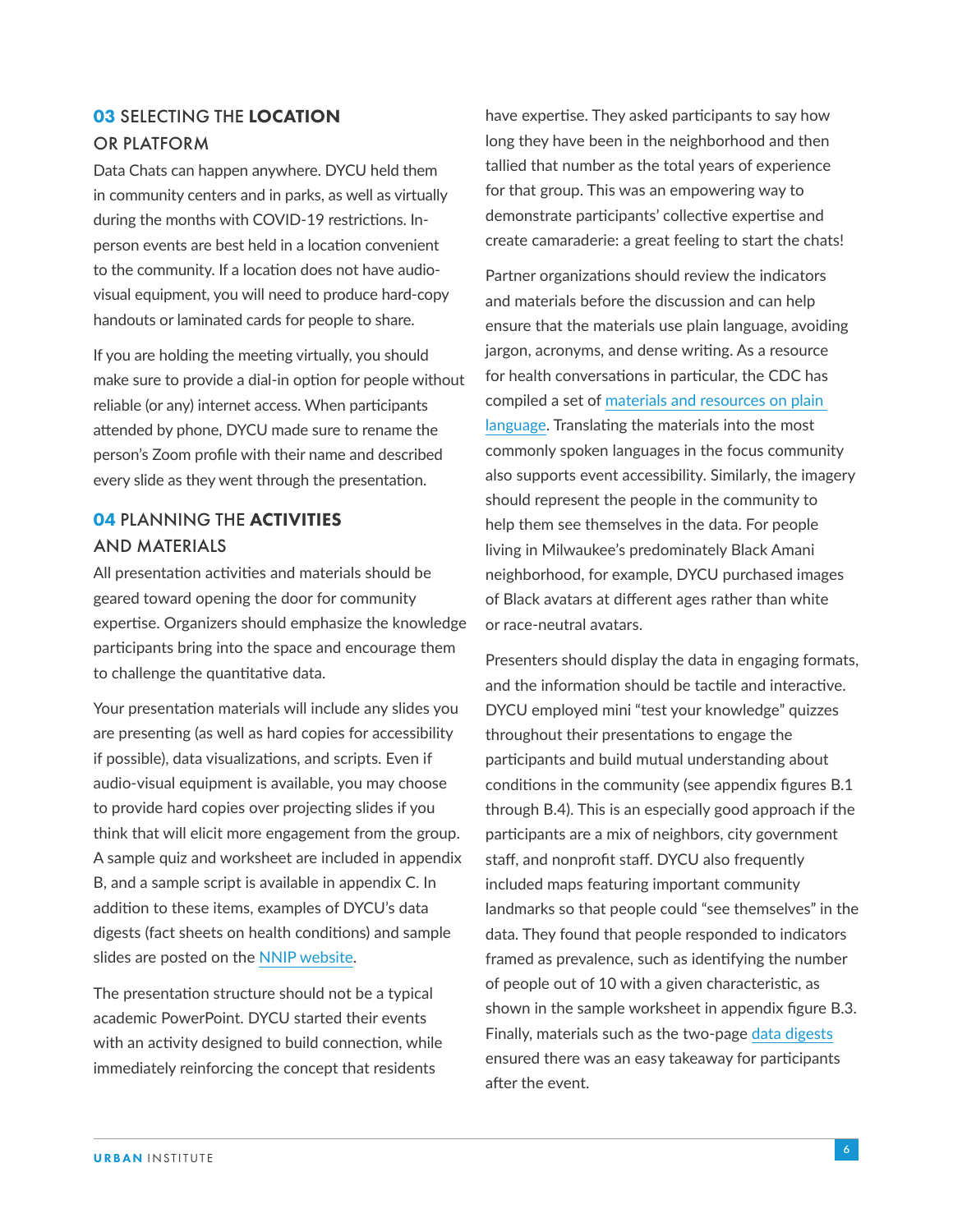### **05 RECRUITING PARTICIPANTS**

In recruiting participants, DYCU recommends working with organizations that have existing strong relationships with community members. This increases the likelihood of a well-attended, successful event, but also builds trust among residents, the partnering organization, and the researchers. Appendix D shows a sample event flyer from Milwaukee. As mentioned above, the topic selected must also be relevant to the community to attract participants.

The ideal size for a Data Chat is somewhere between 7 and 12 people. More people can make it hard to ensure that everyone has a chance to speak, and this is particularly true in a virtual setting. If there are too few people, the conversation may suffer from more limited perspectives on the data. For DYCU's Data Chats, it was the partner organization's responsibility to remind participants about the event and provide incentives for attendance in a way that was consistent with their practice. Generally, residents were offered gift cards for their participation, with the amounts and place of business selected by the partnering organization. The amounts ranged from \$25 to \$100 and included cash cards and gift cards for gas, groceries, local vendors, or large retailers present in the neighborhood.

### 06 FACILITATING THE EVENT

Facilitation of a Data Chat is highly interactive and should aim to build trust and comfort with residents. DYCU found it helpful to have the trusted partner open the session and introduce the presenters to the residents. Following the opening, the participant introductions are very important; resist the temptation to rush this process, even if the Data Chat is virtual.

As the facilitators introduced new data, DYCU used short and fun exercises to prompt residents to consider the knowledge they bring to the conversation. Facilitators should prepare for a range of responses to the data. People may learn something new that upsets them, which will require sensitivity from the facilitator. They may say the data confirm what they already know, in which case the conversation can explore the "why" behind the patterns. Alternatively, participants may question the quality of the data. In one of the DYCU sessions, for example, residents were confident that 50 percent of neighborhood residents having high blood pressure was lower than reality.

Encourage conversation throughout the Data Chat by having some "back pocket" questions ready in case people are quiet. Do not hold comments and questions until the end, and be sure to include interactive options throughout the presentation.

Think carefully about how to close out the session. DYCU let their partner organization wrap up the event, including thanking the residents, letting them know how they would receive their honoraria, and offering opportunities for follow-up.

### **07 FOLLOWING UP AFTER THE EVENT**

Follow-up after the event is incredibly important to offer participants the full value of the Data Chat experience. One of the core benefits to DYCU was deepening their relationships with and understanding of different neighborhoods. Building those relationships requires offering residents multiple ways to stay engaged with your work. It is helpful to identify residents who are particularly interested and engaged and offer support if they want to engage further. DYCU provided training and presentation packets for organizations or residents who wanted to facilitate similar chats with their own networks. DYCU also encouraged participants to check out resources on their website or opportunities to become more involved in other DYCU events such as [Data Users](https://www.datayoucanuse.org/hug/)  [Groups](https://www.datayoucanuse.org/hug/) and [Data Days](https://www.datayoucanuse.org/7th-data-day-2021/).

You should also build in time for your team and partner organizations to reflect on how the event went and potential improvements for future chats.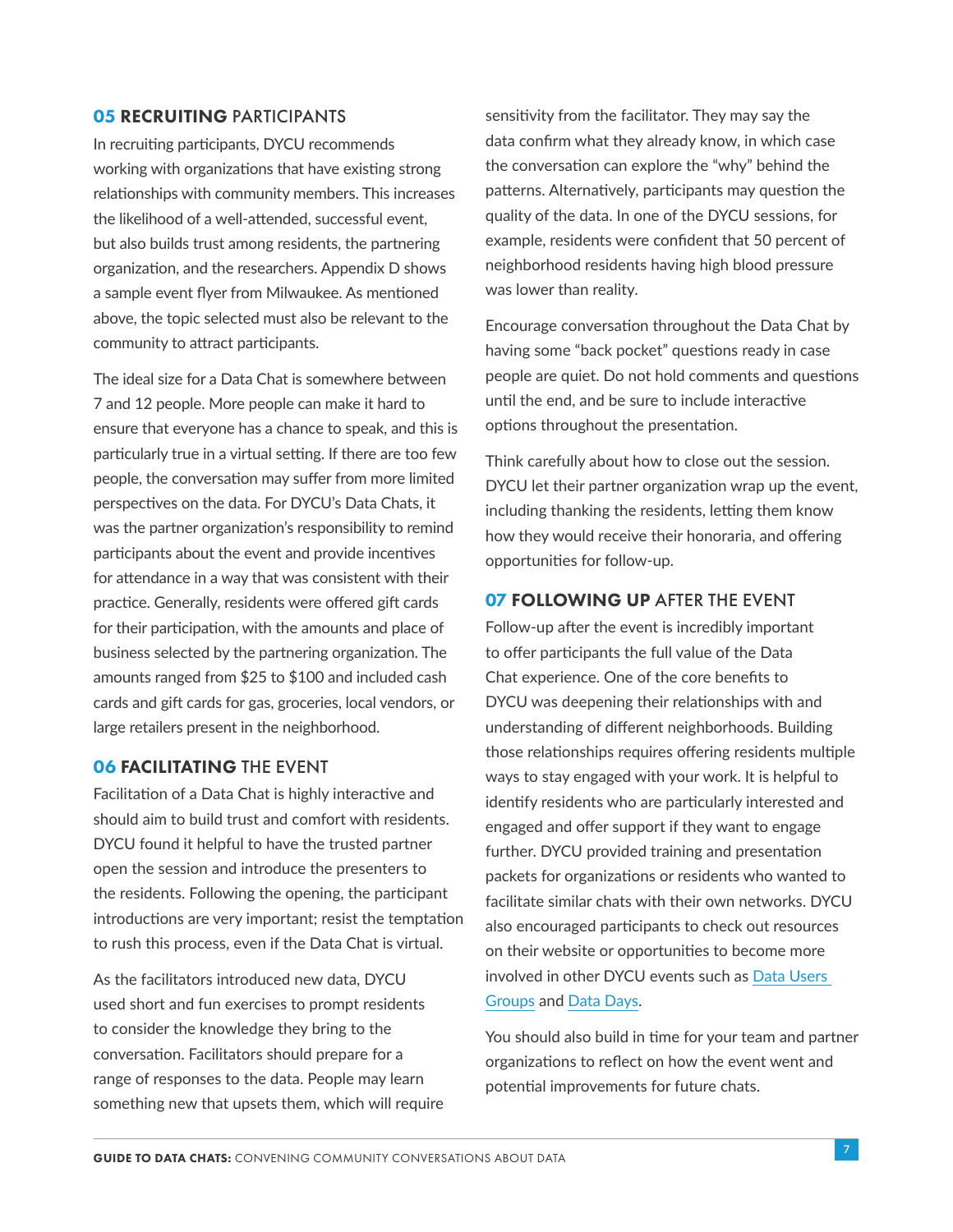# HOST YOUR OWN DATA CHAT

Researchers and data analysts need more examples of how bringing data to resident conversations can lead to shared understanding and informed action. Data Chats are an engaging, interactive way of exchanging knowledge about a community and can build authentic relationships with residents, particularly if they are engaged early in the process. When done well, both researchers and residents will learn more about the community and come away with a more accurate understanding of the topic that can seed new solutions.



We hope this guide will inspire you to host your own Data Chats and encourage you to iterate on the basic structure, as it foregrounds connections and knowledge that will differ across communities. For a successful Data Chat, it is essential to keep an open mind, not solely about the quantitative data but also about elements such as the presentation style, visuals and graphics, and setting. We welcome feedback as you adapt this model to new community contexts.

## ACKNOWLEDGMENTS

This brief was funded by the Robert Wood Johnson Foundation. We are grateful to them and to all our funders, who make it possible for Urban to advance its mission.

The views expressed are those of the authors and should not be attributed to the Urban Institute, its trustees, or its funders. Funders do not determine research findings or the insights and recommendations of Urban experts. Further information on the Urban Institute's funding principles is available at [urban.org/](http://urban.org/fundingprinciples) [fundingprinciples](http://urban.org/fundingprinciples).

In particular, we appreciate the encouragement and thought partnership of our program officers, George Hobor and Oktawia Wójcik. We thank the All In: Data for Community Health network for hosting our workshop on Data Chats and Denisha Tate-McAlister from Amani United for her insights on ensuring communities have the data to advocate for themselves. We are thankful to Jake Cowan and our

Urban Institute colleague Leah Hendey, who provided helpful perspectives and comments that greatly improved the brief. Irene Koo improved the paper with her editing, and Brittney Spinner made it more accessible with her design.

Data You Can Use is grateful to the community partners and residents who participated in the Data Chats, including the Dominican Center in Amani, the Clarke Square Neighborhood Initiative, 30th Street Industrial Corridor in Garden Homes, VIA CDC in Silver City, the Milwaukee Christian Center in Muskego Way, Metcalfe Park Community Bridges, Riverworks in Harambee and Riverwest, the Sherman Park Community Association, and Walnut Way in Lindsay Heights. Through support from the Greater Milwaukee Foundation, additional Data Chats were made possible in the Brewers Hill, Halyard Park, and North Division neighborhoods.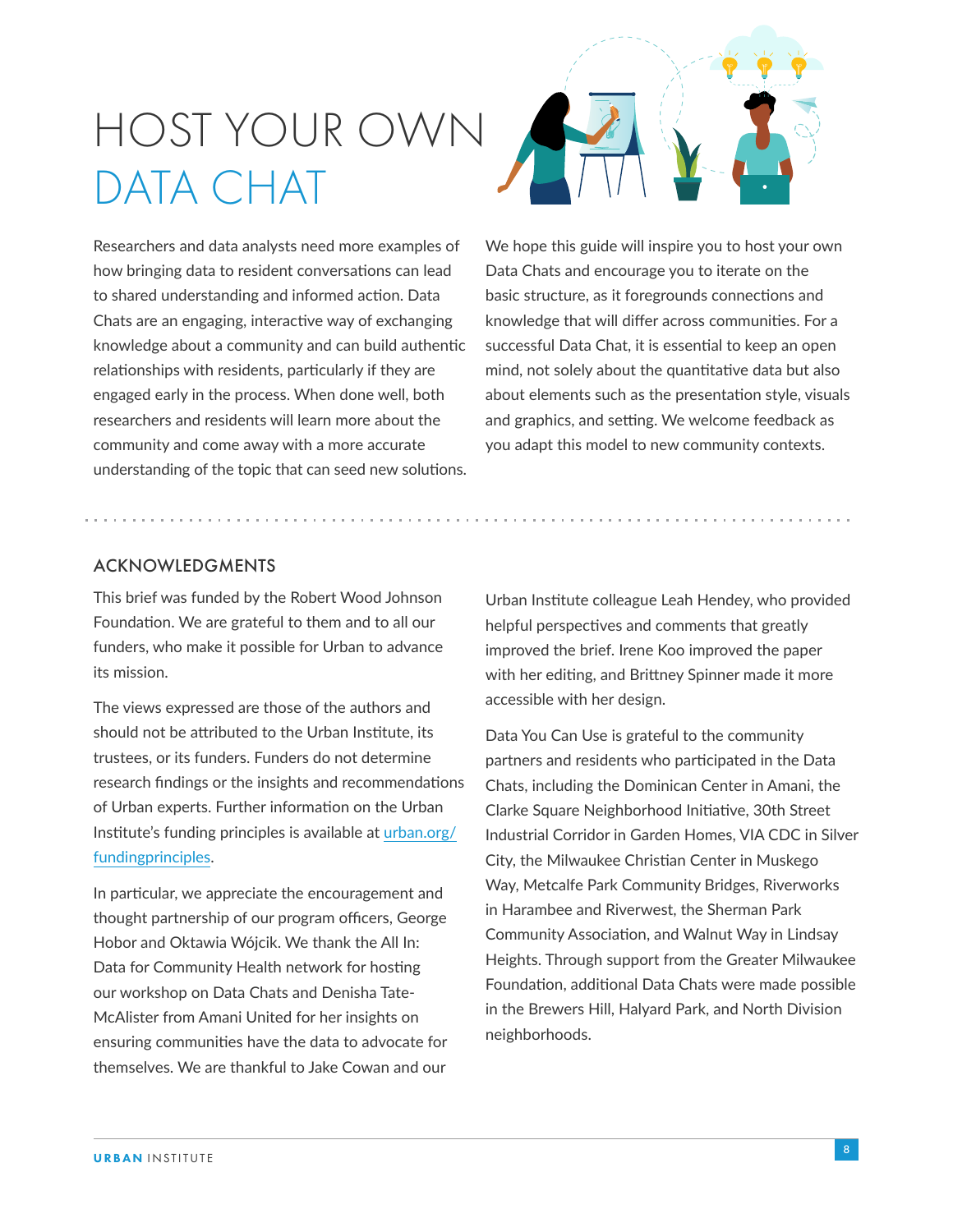## ABOUT NATIONAL NEIGHBORHOOD INDICATORS PARTNERSHIP

The National Neighborhood Indicators Partnership (NNIP) is a learning network, coordinated by the Urban Institute, that connects independent partner organizations in more than 30 cities. Our mission is to ensure all communities have access to data and the skills to use information to advance equity and well-being across neighborhoods. Using their local expertise and data, our partners connect residents, nonprofits, government, and other stakeholders to build a shared understanding of community issues and develop solutions together. For more information, visit [www.neighborhoodindicators.org.](http://www.neighborhoodindicators.org) Data You Can Use is the local NNIP partner in Milwaukee.

## ABOUT DATA YOU CAN USE

Data You Can Use (DYCU) is a diverse group of local professionals who help people in the Milwaukee region access data and make it useful in improving community conditions. They connect people who need data to people who have data and assist in accessing, analyzing, translating, interpreting, and presenting data. They help people ask the right questions to get the right data, put it into a local context, present it visually, and put it to work in addressing issues important to you. DYCU subscribes to the principles of the National Neighborhood Indicators Partnership and democratize data by building local capacity, sharing best practices, and helping users sort through the data to surface, explain and address issues of concern. This takes technical expertise, knowledge of local context, the ability to convene and collaborate with multiple stakeholders and trust. For more information, see [www.datayoucanuse.org](http://www.datayoucanuse.org).

### ABOUT THE URBAN INSTITUTE

The nonprofit Urban Institute is a leading research organization dedicated to developing evidence-based insights that improve people's lives and strengthen communities. For 50 years, Urban has been the trusted source for rigorous analysis of complex social and economic issues; strategic advice to policymakers, philanthropists, and practitioners; and new, promising ideas that expand opportunities for all. Our work inspires effective decisions that advance fairness and enhance the well-being of people and places.

Copyright © June 2022. Urban Institute. Permission is granted for reproduction of this file, with attribution to the Urban Institute.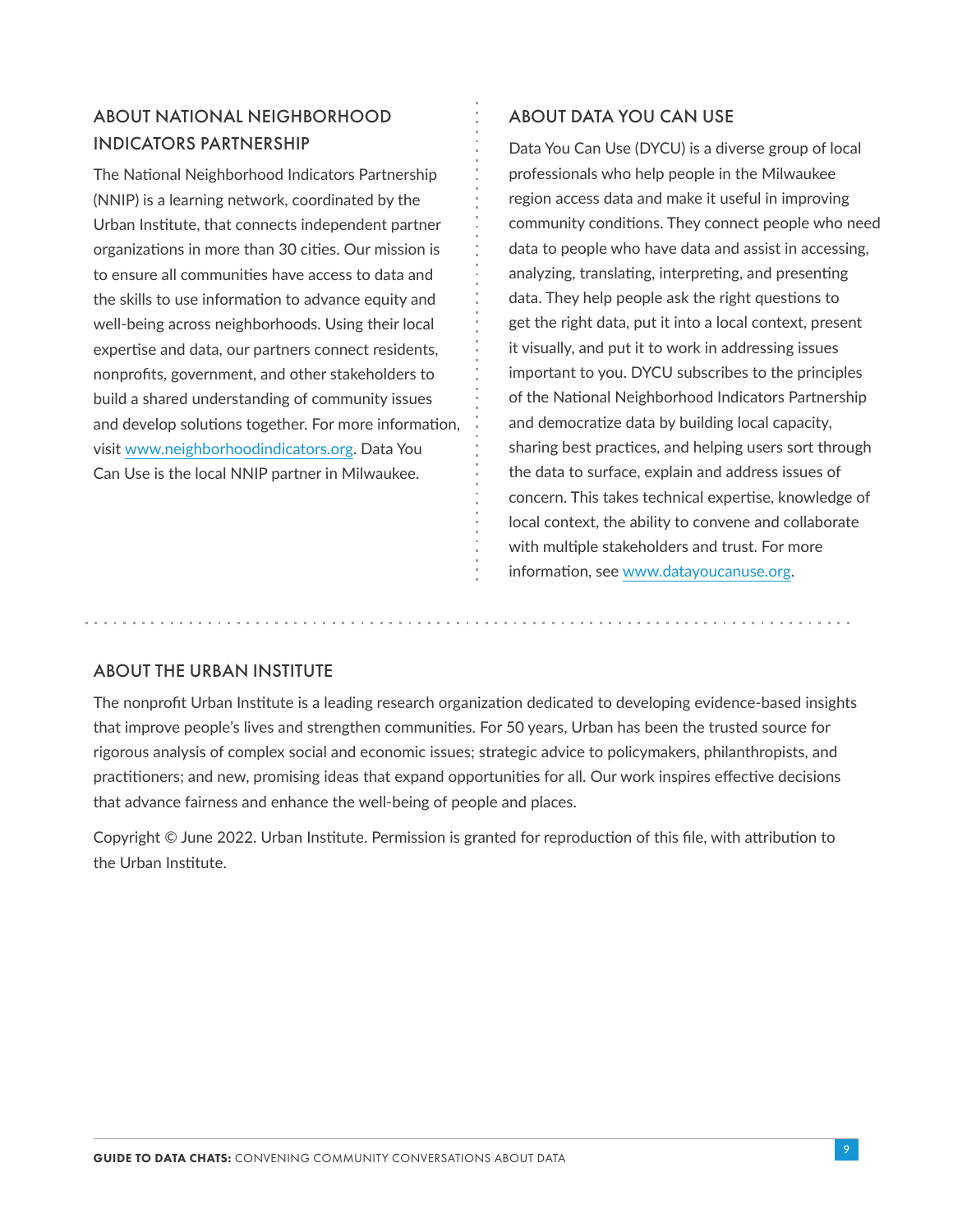#### APPENDIX A: SAMPLE AGREEMENT FOR DATA CHAT PARTNERS

This appendix shares an example agreement outlining the roles and compensation for DYCU and their partners. All appendix materials can also be downloaded at https://www.neighborhoodindicators.org/data-chat-guide-materials.

> LETTER OF AGREEMENT NEIGHBORHOOD DATA CHATS TO INFORM LOCAL DECISIONS ON COVID-19 RESPONSE AND RECOVERY

Through funding from [source], Data You Can Use will serve as administrative sponsor and fiscal agent. This agreement is entered into by the community-based organization and Data You Can Use. [President Name] will serve as project director. DYCU staff, [name1] and [name2], will serve as project coordinators. Each communitybased organization will identify a lead contact who will execute the agreement below.

I, [name of lead contact], representative for [name of organization], agree to participate in "Health Data Chats" in collaboration with DYCU. As the lead contact, it is my responsibility to ensure the following duties are performed adequately:

### Primary Duties

- 1) Communicate with residents the basic concepts for a Data Chat around health digests compiled and presented by DYCU.
- 2) Coordinate with residents and the DYCU project coordinator around details of the Data Chat, which will be a virtual meeting due to COVID-19. The lead contact must do the following:
	- a) Determine the best platform for the meeting (Facebook, Zoom, Google Meets, etc.) based on optimal accessibility and what has been working in the neighborhood. This also includes considering the time and day when neighbors are most likely to meet. A regular standing meeting could work well if it is understood that an hour of focused discussion will be required.
	- b) Recruit 7 to 12 neighborhood residents to attend and participate in the Data Chat. Ten participants would be an ideal group size.
	- c) Determine how the \$2,000 grant award will be allocated. This could include organizational staff time and/or providing incentives for residents' time and expertise. Payment will be made in full upon scheduling confirmation of the Data Chat. A W-9 will be required from the lead organization.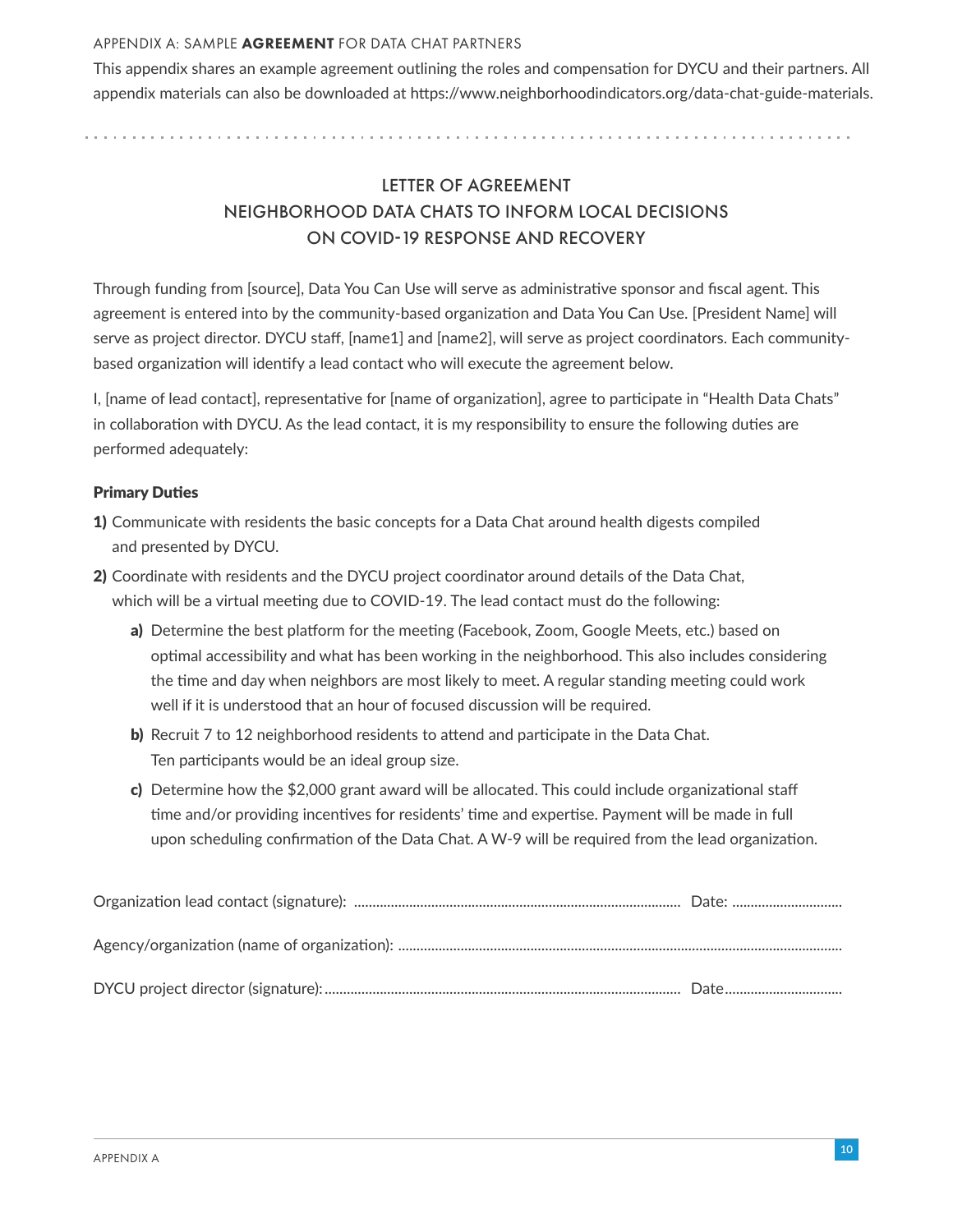#### APPENDIX B: SAMPLE MATERIALS FOR DATA CHATS

This appendix shares examples of the Data Chat handouts with interactive activities for participants.

. . . . . . . . . . . . . . . . . 

## CLARKE SQUARE DATA QUIZ — WHAT'S YOUR BEST GUESS

Figure B.1**:** Sample Data Quiz

| Total population                                             |  |
|--------------------------------------------------------------|--|
| Total housing units                                          |  |
| Percent Hispanic or Latino                                   |  |
| Number of youth (ages 17 and younger)                        |  |
| Percent working in service occupations                       |  |
| Percent of population living below the federal poverty level |  |
| Percent unemployed                                           |  |
| Percent of adults with a high school degree or higher        |  |
| Number of locations with a liquor license                    |  |
| Percent of vacant housing units                              |  |
| Percent of houses that are owner occupied                    |  |
| Percent of adults with diabetes                              |  |
| Households with one of more vehicles available               |  |
| Percent of adults with no leisure time for physical activity |  |

#### Figure B.2: Data Quiz Answer Key

| Total population                                             | 2,890 |
|--------------------------------------------------------------|-------|
| Total housing units                                          | 1,014 |
| Percent Hispanic or Latino                                   | 68%   |
| Number of youth (ages 17 and younger)                        | 1,106 |
| Percent working in service occupations                       | 27%   |
| Percent of population living below the federal poverty level | 42%   |
| Percent unemployed                                           | 12%   |
| Percent of adults with a high school degree or higher        | 58%   |
| Number of locations with a liquor license                    | 6     |
| Percent of vacant housing units                              | 14%   |
| Percent of houses that are owner occupied                    | 23%   |
| Percent of adults with diabetes                              | 14%   |
| Households with one of more vehicles available               | 66%   |
| Percent of adults with no leisure time for physical activity | 38%   |

Note: The geography in this analysis includes Census tract 158.

Sources: American Community Survey 5-year estimates for 2017 were used in this analysis. Data are based on estimates from the American Fact Finder survey conducted by the US Census Bureau. Tables referenced include: B0100, B02001, B15001, B17001, S2001, S2301. Data on diabetes and physical activity comes from the Robert Wood Johnson Foundation and the CDC Foundation, who produce the 500 Cities report. The number of locations with a liquor license is based on city of Milwaukee map data, available at [http://www.datayoucanuse.org/maps/Liquor\\_Licenses\\_Mapv13019.html.](https://www.datayoucanuse.org/maps/Liquor_Licenses_Mapv13019.html)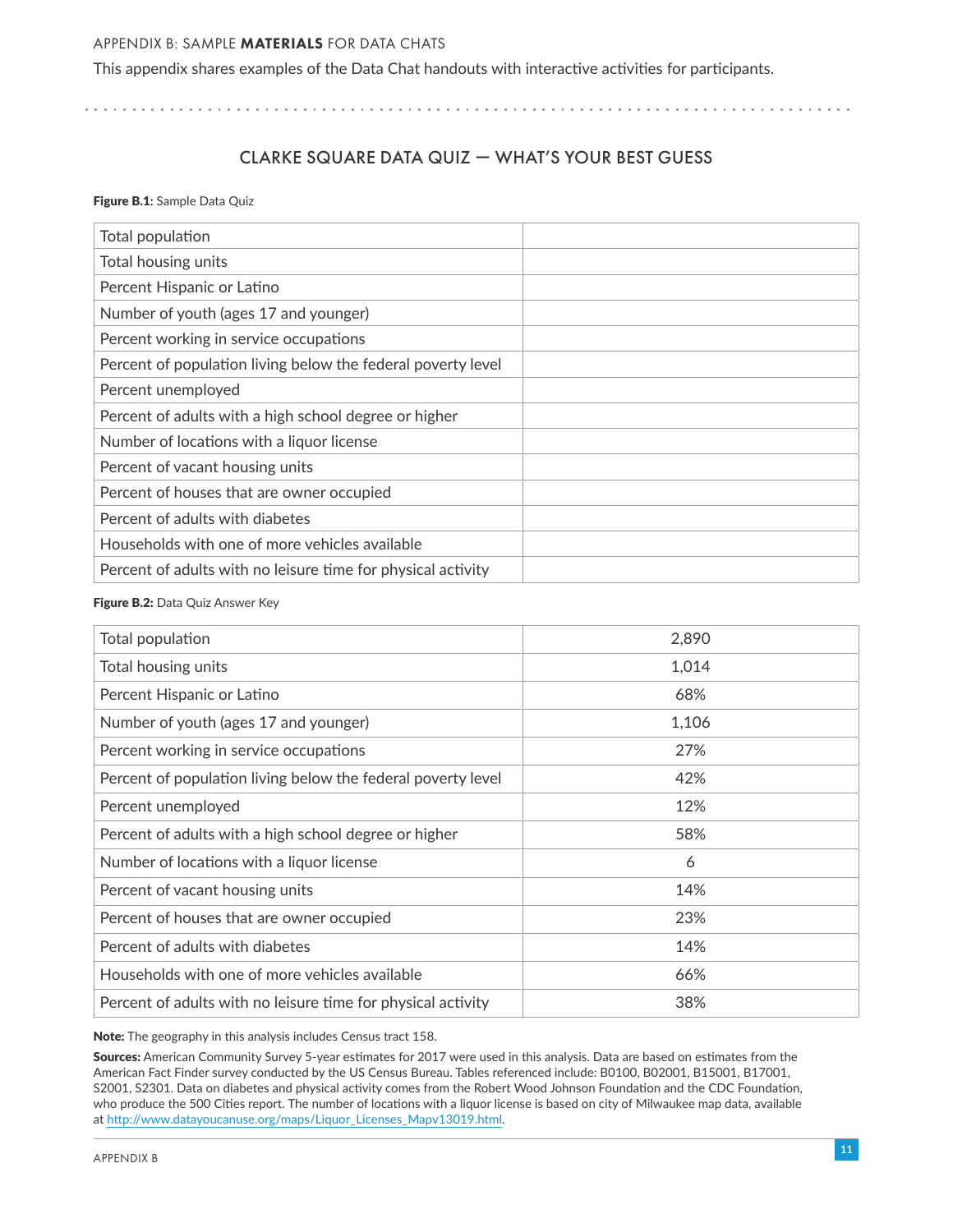#### APPENDIX B: SAMPLE MATERIALS FOR DATA CHATS

This appendix shares examples of the Data Chat handouts with interactive activities for participants.

## SAMPLE WORKSHEET

This worksheet is for your use only and will not be collected.

Figure B.3: Sample Worksheet in English

| <b>High Blood</b><br>Pressure   |  |  | 888888888   |  |  |
|---------------------------------|--|--|-------------|--|--|
| <b>Diabetes</b>                 |  |  | 888888888   |  |  |
| <b>Chronic</b><br><b>Asthma</b> |  |  | 00000000000 |  |  |

Write down the first names of ten people you know who live in the neighborhood:

1. 2. 3. 4. 5. 6. 7. 8. 9. 10. If you could make a recommendation to your neighbors about what could be done in the **next six months** what would it be?

After the emergency of the pandemic has passed,

what recommendations would you make to improve health conditions in the neighborhood?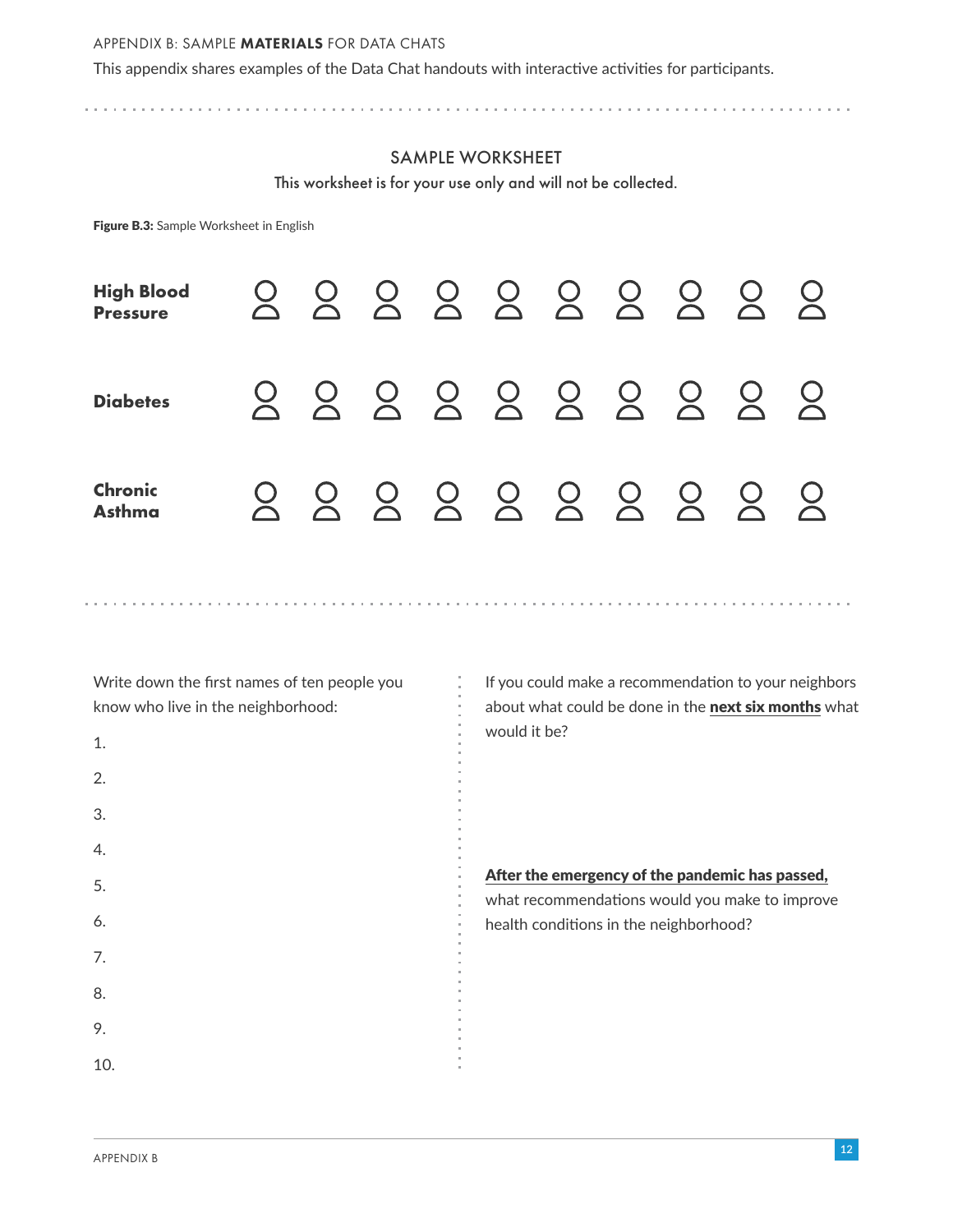#### APPENDIX B: SAMPLE MATERIALS FOR DATA CHATS

This appendix shares examples of the Data Chat handouts with interactive activities for participants.

### SAMPLE WORKSHEET

Este documento es solo para usted y no será coleccionado.

Figure B.4: Sample Worksheet in Spanish

| <b>Presión</b><br><b>Arterial Alta</b> |  |  | 888888888  |  |  |
|----------------------------------------|--|--|------------|--|--|
| <b>Diabetes</b>                        |  |  | 8888888888 |  |  |
| <b>Asma</b><br>Crónica                 |  |  | 8888888888 |  |  |

Escriba el primer nombre de diez personas que usted conozca y vivan en el vecindario:

1. 2. 3. 4. 5 6. 7. 8. 9. 10. ¿Si usted pudiera hacer una recomendación a sus vecinos sobre lo que se puede hacer en los próximos seis meses, que seria?

Después que haya pasado la emergencia de la pandemia, que recomendaciones usted haria para mejorar las condiciones de salud de su vecindario?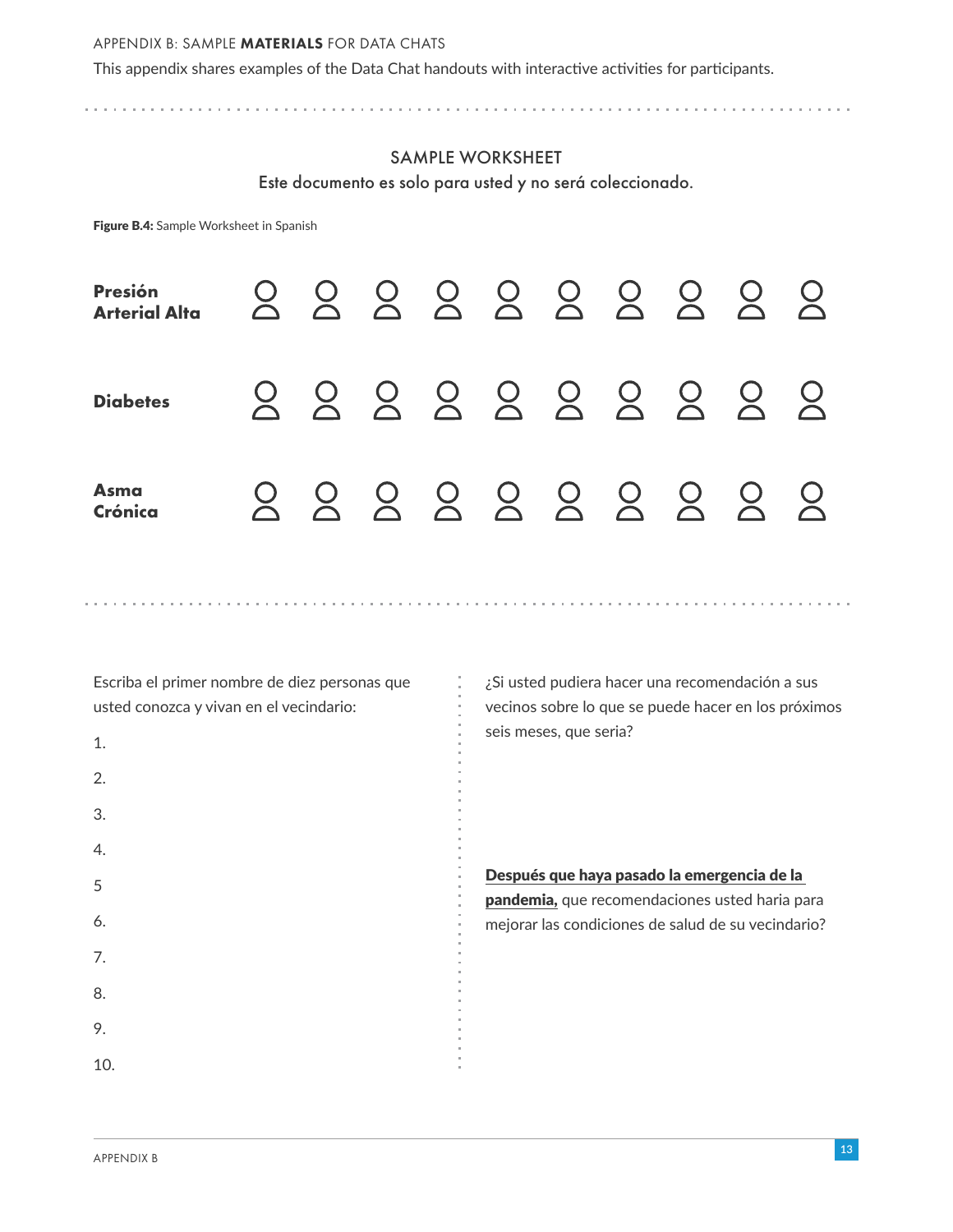This appendix shares a sample script to accompany the [presentation slides](https://www.neighborhoodindicators.org/activities/partner/data-chat-guide-supplemental-materials) available through NNIP.

## SAMPLE EVENT SCRIPT FOR DATA CHAT

| Slide 1<br>Introduce DYCU presenters. Thank you so much for joining us today.<br>1<br>Title / Logos<br>DYCU is delighted to work with [neighborhood partner] to facilitate our conversation today.<br><b>Min</b><br>Introduction<br>Slide 2<br>My name is [presenter name] and I work with Data You Can Use. We are a small nonprofit<br>Who We Are<br>organization that works with neighborhood groups to get information that can be helpful<br>in planning and evaluating their programs.<br>7<br>Min<br>Before we get too far, I would like to get a better idea of who is with us today. We have name plates/<br>nametags, so if you can put your first name on that, we will ask each person to give your first name<br>and share how long you have been living in [neighborhood]. __, can you get us started?<br>Slide 3<br>Today, we will be sharing some data about health in [neighborhood] and learning from you about<br>Today's Plan<br>whether the information seems right. We also want to get your ideas on what could be done in the<br>$\overline{2}$<br>short term and long term. What you say is confidential, and we would really like to hear from all of<br><b>Min</b><br>you. Any questions before we start?<br>Slide 4<br>At Data You Can Use, we usually focus on particular areas in Milwaukee, usually a neighborhood.<br>1<br>Local Data<br>And we look at the data at the census tract level. Here is a map of [neighborhood] and the area we<br>Min<br>will be talking about today.<br>Slide 5<br>Here is some basic information about [neighborhood].<br>How do<br>There are about <sub>—</sub> people and <sub>—</sub> homes, and <sub>—</sub> of these were built before 1939. <sub>—</sub> of people<br>these<br>in [neighborhood] work in the service industry and <u>that we</u> no access to a car. Does that sound<br>5<br>relate to<br>COVID-19?<br>relatively accurate to you?<br>Min<br>Can you think of examples of how these things might be related to the pandemic<br>- older housing stock, service industry employment, not owning a vehicle?<br>Slide 6<br>Let's look at the age of people in the neighborhood. Do you remember early on in the pandemic<br>3<br>Age Groups<br>when people thought COVID-19 affected mostly older people? What difference does age make?<br><b>Min</b><br>Slide 7<br>Now, we would like to try an exercise to see if our data are correct. (Hand out worksheet or describe<br>Your<br>exercise if virtual). These sheets are just for you. No one else will see them. The first thing I would like<br>Experience<br>you to do is list the first name of 10 people you know in the neighborhood. Now on the other side<br>5<br>Prevalence<br>of the worksheet are some things that make people more susceptible to COVID-19. Let's start with<br>Min<br>Exercise<br>asthma. Looking at your list of 10 people, circle an icon for each person you know has asthma and<br>put a question mark on an icon if you do not know.<br>(Talk about the results and ask participants to complete the exercise for the other conditions.)<br>Slide 8<br>5<br>High blood pressure, diabetes, chronic asthma<br>Worksheet<br>Min<br>Slide 9<br>How do your results compare with what the data show? Discuss.<br>3<br>Common<br>Min<br>Conditions?<br>Slide 10<br>Here are some other conditions. How does [neighborhood] compare with the city as a whole?<br>Comparison<br>How might these conditions connect with COVID-19? COPD- Chronic Obstructive Pulmonary<br>5<br>with the<br>Min<br>Disease, inflammation of the lungs.<br>city of<br>Milwaukee<br>What are some other health conditions connected to COVID-19 (obesity, mental health)?<br>Slide 11<br>In some neighborhoods, people are also seeing an effect on their mental health. Nationally, about<br>Mental<br>2 in 10 people experience a mental health condition. But since the onset of the pandemic, that<br>5<br>Health<br>Min<br>number has grown to 6 in 10. The coronavirus can bring more stress, anxiety, fear, and social<br>isolation that make it harder for all of us. Are you seeing that here?<br>Slide 12<br>If you could make a recommendation to your neighbors in the next 6 months, what would it be?<br><b>Your Advice</b><br>20<br>Once a vaccine is developed and the emergency has passed, what recommendations would you make<br>Min<br>to improve health conditions in the neighborhood? Based on the data, what could be done long term?<br>(Allow one minute for participants to write down individual responses, then discuss.)<br>Slide 13<br>1<br>Thank you for contributing today. We have learned a lot. We appreciate your ideas.<br>Thank You<br>Min<br>If there is something you think of later and you want to add, please reach out.<br>Slide 14<br>Here are other resources for you to learn more and stay engaged with Data You Can Use. |  |  |
|------------------------------------------------------------------------------------------------------------------------------------------------------------------------------------------------------------------------------------------------------------------------------------------------------------------------------------------------------------------------------------------------------------------------------------------------------------------------------------------------------------------------------------------------------------------------------------------------------------------------------------------------------------------------------------------------------------------------------------------------------------------------------------------------------------------------------------------------------------------------------------------------------------------------------------------------------------------------------------------------------------------------------------------------------------------------------------------------------------------------------------------------------------------------------------------------------------------------------------------------------------------------------------------------------------------------------------------------------------------------------------------------------------------------------------------------------------------------------------------------------------------------------------------------------------------------------------------------------------------------------------------------------------------------------------------------------------------------------------------------------------------------------------------------------------------------------------------------------------------------------------------------------------------------------------------------------------------------------------------------------------------------------------------------------------------------------------------------------------------------------------------------------------------------------------------------------------------------------------------------------------------------------------------------------------------------------------------------------------------------------------------------------------------------------------------------------------------------------------------------------------------------------------------------------------------------------------------------------------------------------------------------------------------------------------------------------------------------------------------------------------------------------------------------------------------------------------------------------------------------------------------------------------------------------------------------------------------------------------------------------------------------------------------------------------------------------------------------------------------------------------------------------------------------------------------------------------------------------------------------------------------------------------------------------------------------------------------------------------------------------------------------------------------------------------------------------------------------------------------------------------------------------------------------------------------------------------------------------------------------------------------------------------------------------------------------------------------------------------------------------------------------------------------------------------------------------------------------------------------------------------------------------------------------------------------------------------------------------------------------------------------------------------------------------------------------------------------------------------------------------------------------------------------------------------------------------------------------------------------------------------------------------------------------------------------------------------------------------------------------------------------------------------------------------------------------------------------------------------------------------------------------------------------------------------------------------------------------------------------------------------------------------------------------------------------------------------------------------------------------------------------------------------------------------------------------------------------------------------------------------------------------------------------------|--|--|
|                                                                                                                                                                                                                                                                                                                                                                                                                                                                                                                                                                                                                                                                                                                                                                                                                                                                                                                                                                                                                                                                                                                                                                                                                                                                                                                                                                                                                                                                                                                                                                                                                                                                                                                                                                                                                                                                                                                                                                                                                                                                                                                                                                                                                                                                                                                                                                                                                                                                                                                                                                                                                                                                                                                                                                                                                                                                                                                                                                                                                                                                                                                                                                                                                                                                                                                                                                                                                                                                                                                                                                                                                                                                                                                                                                                                                                                                                                                                                                                                                                                                                                                                                                                                                                                                                                                                                                                                                                                                                                                                                                                                                                                                                                                                                                                                                                                                                                                        |  |  |
|                                                                                                                                                                                                                                                                                                                                                                                                                                                                                                                                                                                                                                                                                                                                                                                                                                                                                                                                                                                                                                                                                                                                                                                                                                                                                                                                                                                                                                                                                                                                                                                                                                                                                                                                                                                                                                                                                                                                                                                                                                                                                                                                                                                                                                                                                                                                                                                                                                                                                                                                                                                                                                                                                                                                                                                                                                                                                                                                                                                                                                                                                                                                                                                                                                                                                                                                                                                                                                                                                                                                                                                                                                                                                                                                                                                                                                                                                                                                                                                                                                                                                                                                                                                                                                                                                                                                                                                                                                                                                                                                                                                                                                                                                                                                                                                                                                                                                                                        |  |  |
|                                                                                                                                                                                                                                                                                                                                                                                                                                                                                                                                                                                                                                                                                                                                                                                                                                                                                                                                                                                                                                                                                                                                                                                                                                                                                                                                                                                                                                                                                                                                                                                                                                                                                                                                                                                                                                                                                                                                                                                                                                                                                                                                                                                                                                                                                                                                                                                                                                                                                                                                                                                                                                                                                                                                                                                                                                                                                                                                                                                                                                                                                                                                                                                                                                                                                                                                                                                                                                                                                                                                                                                                                                                                                                                                                                                                                                                                                                                                                                                                                                                                                                                                                                                                                                                                                                                                                                                                                                                                                                                                                                                                                                                                                                                                                                                                                                                                                                                        |  |  |
|                                                                                                                                                                                                                                                                                                                                                                                                                                                                                                                                                                                                                                                                                                                                                                                                                                                                                                                                                                                                                                                                                                                                                                                                                                                                                                                                                                                                                                                                                                                                                                                                                                                                                                                                                                                                                                                                                                                                                                                                                                                                                                                                                                                                                                                                                                                                                                                                                                                                                                                                                                                                                                                                                                                                                                                                                                                                                                                                                                                                                                                                                                                                                                                                                                                                                                                                                                                                                                                                                                                                                                                                                                                                                                                                                                                                                                                                                                                                                                                                                                                                                                                                                                                                                                                                                                                                                                                                                                                                                                                                                                                                                                                                                                                                                                                                                                                                                                                        |  |  |
|                                                                                                                                                                                                                                                                                                                                                                                                                                                                                                                                                                                                                                                                                                                                                                                                                                                                                                                                                                                                                                                                                                                                                                                                                                                                                                                                                                                                                                                                                                                                                                                                                                                                                                                                                                                                                                                                                                                                                                                                                                                                                                                                                                                                                                                                                                                                                                                                                                                                                                                                                                                                                                                                                                                                                                                                                                                                                                                                                                                                                                                                                                                                                                                                                                                                                                                                                                                                                                                                                                                                                                                                                                                                                                                                                                                                                                                                                                                                                                                                                                                                                                                                                                                                                                                                                                                                                                                                                                                                                                                                                                                                                                                                                                                                                                                                                                                                                                                        |  |  |
|                                                                                                                                                                                                                                                                                                                                                                                                                                                                                                                                                                                                                                                                                                                                                                                                                                                                                                                                                                                                                                                                                                                                                                                                                                                                                                                                                                                                                                                                                                                                                                                                                                                                                                                                                                                                                                                                                                                                                                                                                                                                                                                                                                                                                                                                                                                                                                                                                                                                                                                                                                                                                                                                                                                                                                                                                                                                                                                                                                                                                                                                                                                                                                                                                                                                                                                                                                                                                                                                                                                                                                                                                                                                                                                                                                                                                                                                                                                                                                                                                                                                                                                                                                                                                                                                                                                                                                                                                                                                                                                                                                                                                                                                                                                                                                                                                                                                                                                        |  |  |
|                                                                                                                                                                                                                                                                                                                                                                                                                                                                                                                                                                                                                                                                                                                                                                                                                                                                                                                                                                                                                                                                                                                                                                                                                                                                                                                                                                                                                                                                                                                                                                                                                                                                                                                                                                                                                                                                                                                                                                                                                                                                                                                                                                                                                                                                                                                                                                                                                                                                                                                                                                                                                                                                                                                                                                                                                                                                                                                                                                                                                                                                                                                                                                                                                                                                                                                                                                                                                                                                                                                                                                                                                                                                                                                                                                                                                                                                                                                                                                                                                                                                                                                                                                                                                                                                                                                                                                                                                                                                                                                                                                                                                                                                                                                                                                                                                                                                                                                        |  |  |
|                                                                                                                                                                                                                                                                                                                                                                                                                                                                                                                                                                                                                                                                                                                                                                                                                                                                                                                                                                                                                                                                                                                                                                                                                                                                                                                                                                                                                                                                                                                                                                                                                                                                                                                                                                                                                                                                                                                                                                                                                                                                                                                                                                                                                                                                                                                                                                                                                                                                                                                                                                                                                                                                                                                                                                                                                                                                                                                                                                                                                                                                                                                                                                                                                                                                                                                                                                                                                                                                                                                                                                                                                                                                                                                                                                                                                                                                                                                                                                                                                                                                                                                                                                                                                                                                                                                                                                                                                                                                                                                                                                                                                                                                                                                                                                                                                                                                                                                        |  |  |
|                                                                                                                                                                                                                                                                                                                                                                                                                                                                                                                                                                                                                                                                                                                                                                                                                                                                                                                                                                                                                                                                                                                                                                                                                                                                                                                                                                                                                                                                                                                                                                                                                                                                                                                                                                                                                                                                                                                                                                                                                                                                                                                                                                                                                                                                                                                                                                                                                                                                                                                                                                                                                                                                                                                                                                                                                                                                                                                                                                                                                                                                                                                                                                                                                                                                                                                                                                                                                                                                                                                                                                                                                                                                                                                                                                                                                                                                                                                                                                                                                                                                                                                                                                                                                                                                                                                                                                                                                                                                                                                                                                                                                                                                                                                                                                                                                                                                                                                        |  |  |
|                                                                                                                                                                                                                                                                                                                                                                                                                                                                                                                                                                                                                                                                                                                                                                                                                                                                                                                                                                                                                                                                                                                                                                                                                                                                                                                                                                                                                                                                                                                                                                                                                                                                                                                                                                                                                                                                                                                                                                                                                                                                                                                                                                                                                                                                                                                                                                                                                                                                                                                                                                                                                                                                                                                                                                                                                                                                                                                                                                                                                                                                                                                                                                                                                                                                                                                                                                                                                                                                                                                                                                                                                                                                                                                                                                                                                                                                                                                                                                                                                                                                                                                                                                                                                                                                                                                                                                                                                                                                                                                                                                                                                                                                                                                                                                                                                                                                                                                        |  |  |
|                                                                                                                                                                                                                                                                                                                                                                                                                                                                                                                                                                                                                                                                                                                                                                                                                                                                                                                                                                                                                                                                                                                                                                                                                                                                                                                                                                                                                                                                                                                                                                                                                                                                                                                                                                                                                                                                                                                                                                                                                                                                                                                                                                                                                                                                                                                                                                                                                                                                                                                                                                                                                                                                                                                                                                                                                                                                                                                                                                                                                                                                                                                                                                                                                                                                                                                                                                                                                                                                                                                                                                                                                                                                                                                                                                                                                                                                                                                                                                                                                                                                                                                                                                                                                                                                                                                                                                                                                                                                                                                                                                                                                                                                                                                                                                                                                                                                                                                        |  |  |
|                                                                                                                                                                                                                                                                                                                                                                                                                                                                                                                                                                                                                                                                                                                                                                                                                                                                                                                                                                                                                                                                                                                                                                                                                                                                                                                                                                                                                                                                                                                                                                                                                                                                                                                                                                                                                                                                                                                                                                                                                                                                                                                                                                                                                                                                                                                                                                                                                                                                                                                                                                                                                                                                                                                                                                                                                                                                                                                                                                                                                                                                                                                                                                                                                                                                                                                                                                                                                                                                                                                                                                                                                                                                                                                                                                                                                                                                                                                                                                                                                                                                                                                                                                                                                                                                                                                                                                                                                                                                                                                                                                                                                                                                                                                                                                                                                                                                                                                        |  |  |
|                                                                                                                                                                                                                                                                                                                                                                                                                                                                                                                                                                                                                                                                                                                                                                                                                                                                                                                                                                                                                                                                                                                                                                                                                                                                                                                                                                                                                                                                                                                                                                                                                                                                                                                                                                                                                                                                                                                                                                                                                                                                                                                                                                                                                                                                                                                                                                                                                                                                                                                                                                                                                                                                                                                                                                                                                                                                                                                                                                                                                                                                                                                                                                                                                                                                                                                                                                                                                                                                                                                                                                                                                                                                                                                                                                                                                                                                                                                                                                                                                                                                                                                                                                                                                                                                                                                                                                                                                                                                                                                                                                                                                                                                                                                                                                                                                                                                                                                        |  |  |
|                                                                                                                                                                                                                                                                                                                                                                                                                                                                                                                                                                                                                                                                                                                                                                                                                                                                                                                                                                                                                                                                                                                                                                                                                                                                                                                                                                                                                                                                                                                                                                                                                                                                                                                                                                                                                                                                                                                                                                                                                                                                                                                                                                                                                                                                                                                                                                                                                                                                                                                                                                                                                                                                                                                                                                                                                                                                                                                                                                                                                                                                                                                                                                                                                                                                                                                                                                                                                                                                                                                                                                                                                                                                                                                                                                                                                                                                                                                                                                                                                                                                                                                                                                                                                                                                                                                                                                                                                                                                                                                                                                                                                                                                                                                                                                                                                                                                                                                        |  |  |
|                                                                                                                                                                                                                                                                                                                                                                                                                                                                                                                                                                                                                                                                                                                                                                                                                                                                                                                                                                                                                                                                                                                                                                                                                                                                                                                                                                                                                                                                                                                                                                                                                                                                                                                                                                                                                                                                                                                                                                                                                                                                                                                                                                                                                                                                                                                                                                                                                                                                                                                                                                                                                                                                                                                                                                                                                                                                                                                                                                                                                                                                                                                                                                                                                                                                                                                                                                                                                                                                                                                                                                                                                                                                                                                                                                                                                                                                                                                                                                                                                                                                                                                                                                                                                                                                                                                                                                                                                                                                                                                                                                                                                                                                                                                                                                                                                                                                                                                        |  |  |
|                                                                                                                                                                                                                                                                                                                                                                                                                                                                                                                                                                                                                                                                                                                                                                                                                                                                                                                                                                                                                                                                                                                                                                                                                                                                                                                                                                                                                                                                                                                                                                                                                                                                                                                                                                                                                                                                                                                                                                                                                                                                                                                                                                                                                                                                                                                                                                                                                                                                                                                                                                                                                                                                                                                                                                                                                                                                                                                                                                                                                                                                                                                                                                                                                                                                                                                                                                                                                                                                                                                                                                                                                                                                                                                                                                                                                                                                                                                                                                                                                                                                                                                                                                                                                                                                                                                                                                                                                                                                                                                                                                                                                                                                                                                                                                                                                                                                                                                        |  |  |
|                                                                                                                                                                                                                                                                                                                                                                                                                                                                                                                                                                                                                                                                                                                                                                                                                                                                                                                                                                                                                                                                                                                                                                                                                                                                                                                                                                                                                                                                                                                                                                                                                                                                                                                                                                                                                                                                                                                                                                                                                                                                                                                                                                                                                                                                                                                                                                                                                                                                                                                                                                                                                                                                                                                                                                                                                                                                                                                                                                                                                                                                                                                                                                                                                                                                                                                                                                                                                                                                                                                                                                                                                                                                                                                                                                                                                                                                                                                                                                                                                                                                                                                                                                                                                                                                                                                                                                                                                                                                                                                                                                                                                                                                                                                                                                                                                                                                                                                        |  |  |
|                                                                                                                                                                                                                                                                                                                                                                                                                                                                                                                                                                                                                                                                                                                                                                                                                                                                                                                                                                                                                                                                                                                                                                                                                                                                                                                                                                                                                                                                                                                                                                                                                                                                                                                                                                                                                                                                                                                                                                                                                                                                                                                                                                                                                                                                                                                                                                                                                                                                                                                                                                                                                                                                                                                                                                                                                                                                                                                                                                                                                                                                                                                                                                                                                                                                                                                                                                                                                                                                                                                                                                                                                                                                                                                                                                                                                                                                                                                                                                                                                                                                                                                                                                                                                                                                                                                                                                                                                                                                                                                                                                                                                                                                                                                                                                                                                                                                                                                        |  |  |
|                                                                                                                                                                                                                                                                                                                                                                                                                                                                                                                                                                                                                                                                                                                                                                                                                                                                                                                                                                                                                                                                                                                                                                                                                                                                                                                                                                                                                                                                                                                                                                                                                                                                                                                                                                                                                                                                                                                                                                                                                                                                                                                                                                                                                                                                                                                                                                                                                                                                                                                                                                                                                                                                                                                                                                                                                                                                                                                                                                                                                                                                                                                                                                                                                                                                                                                                                                                                                                                                                                                                                                                                                                                                                                                                                                                                                                                                                                                                                                                                                                                                                                                                                                                                                                                                                                                                                                                                                                                                                                                                                                                                                                                                                                                                                                                                                                                                                                                        |  |  |
|                                                                                                                                                                                                                                                                                                                                                                                                                                                                                                                                                                                                                                                                                                                                                                                                                                                                                                                                                                                                                                                                                                                                                                                                                                                                                                                                                                                                                                                                                                                                                                                                                                                                                                                                                                                                                                                                                                                                                                                                                                                                                                                                                                                                                                                                                                                                                                                                                                                                                                                                                                                                                                                                                                                                                                                                                                                                                                                                                                                                                                                                                                                                                                                                                                                                                                                                                                                                                                                                                                                                                                                                                                                                                                                                                                                                                                                                                                                                                                                                                                                                                                                                                                                                                                                                                                                                                                                                                                                                                                                                                                                                                                                                                                                                                                                                                                                                                                                        |  |  |
|                                                                                                                                                                                                                                                                                                                                                                                                                                                                                                                                                                                                                                                                                                                                                                                                                                                                                                                                                                                                                                                                                                                                                                                                                                                                                                                                                                                                                                                                                                                                                                                                                                                                                                                                                                                                                                                                                                                                                                                                                                                                                                                                                                                                                                                                                                                                                                                                                                                                                                                                                                                                                                                                                                                                                                                                                                                                                                                                                                                                                                                                                                                                                                                                                                                                                                                                                                                                                                                                                                                                                                                                                                                                                                                                                                                                                                                                                                                                                                                                                                                                                                                                                                                                                                                                                                                                                                                                                                                                                                                                                                                                                                                                                                                                                                                                                                                                                                                        |  |  |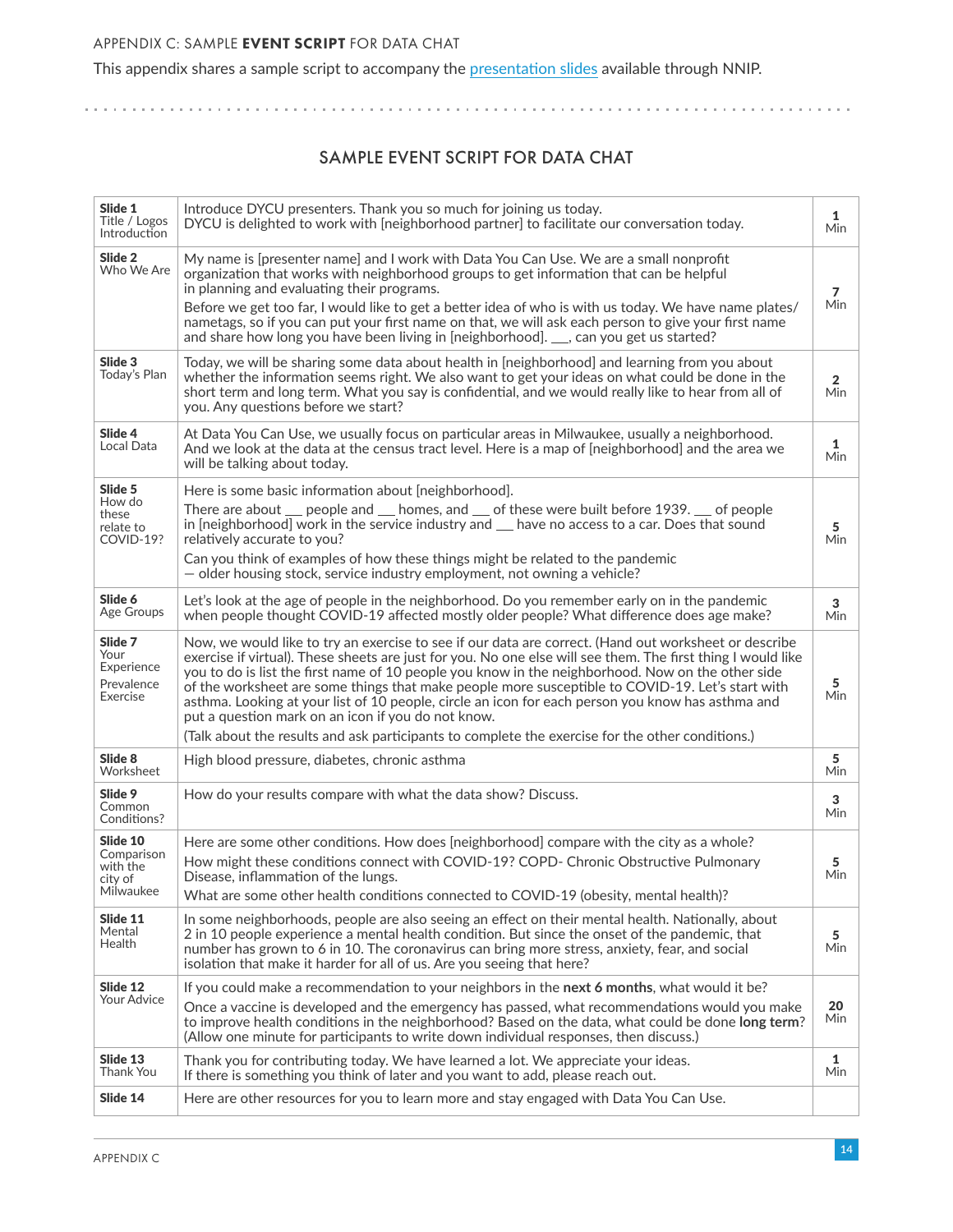This appenidx shares a sample recruitment flyer for a Data Chat in a Milwaukee neighborhood.

## SAMPLE EVENT FLYER FOR A DATA CHAT